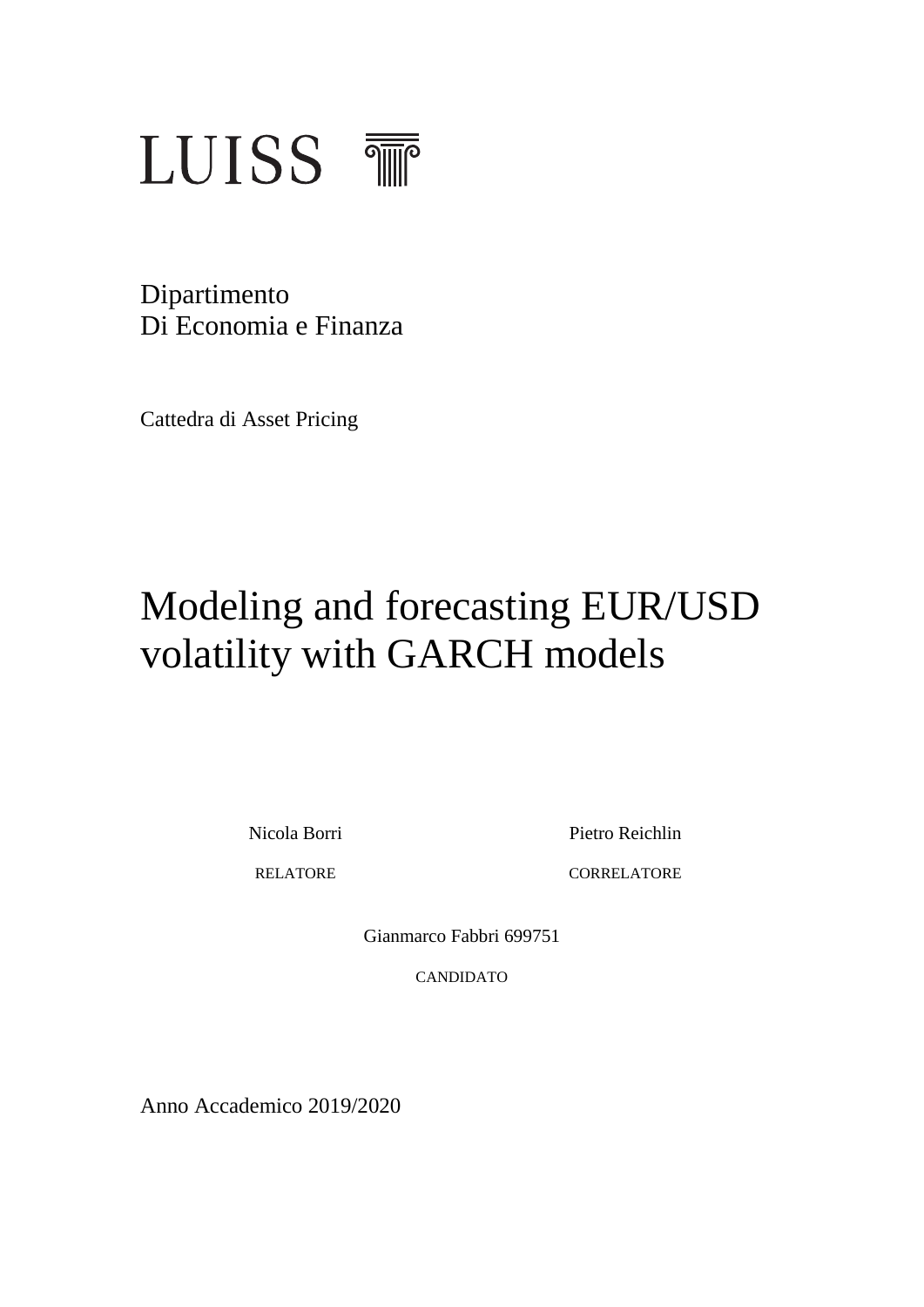# **Table of contents**

| <b>Introduction</b> |  |
|---------------------|--|
| <b>Section 1</b>    |  |
|                     |  |

| The exchange rate                                         |   |
|-----------------------------------------------------------|---|
| Generalized Autoregressive Conditional Heteroskedasticity | 3 |
| News Impact Curve and asymmetry                           |   |

# **Section 2**

| Data and methodology              |    |
|-----------------------------------|----|
| Forecasting and Realized Variance | 15 |
| Evaluation via loss functions     | 19 |

| <b>Conclusions and caveats</b> |  |
|--------------------------------|--|
|--------------------------------|--|

| <b>References</b> |  |
|-------------------|--|
|                   |  |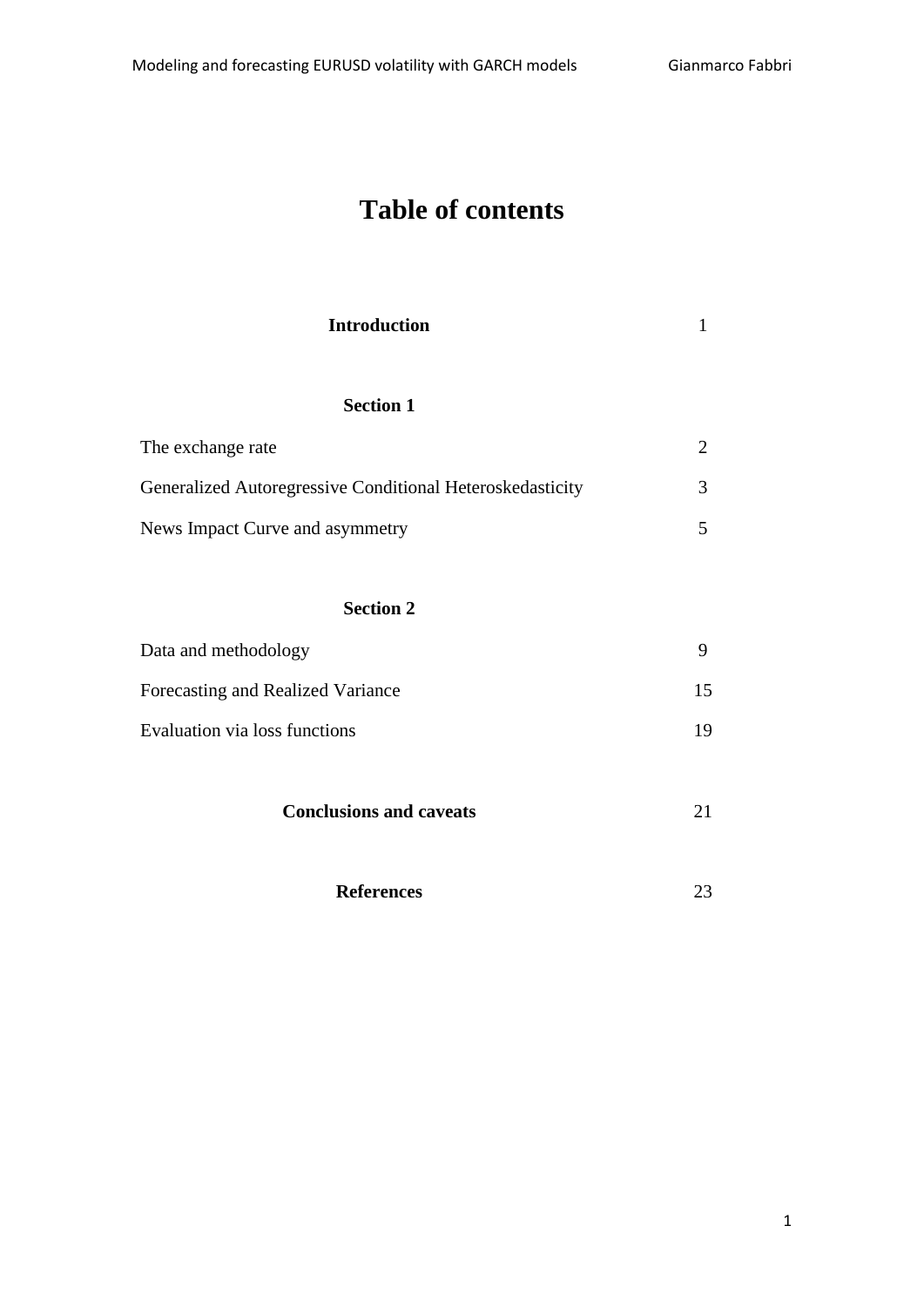# **Introduction**

The EUR/USD exchange rate is an extremely relevant economic and financial variable; In this research, GARCH models are used to model its conditional volatility. The paper is structured as follows: In section 1 the exchange rate and its significance as an economic variable are presented, together with GARCH models; I go on to present the news impact curve and consider the opportunity of introducing asymmetry in the form of GJR models; In section 2, daily data from 2002 to 2014 are used to estimate  $GARCH(p,q)$  and  $GJR(p,q)$ models with *p* and *q* up to 2 lags, and estimated models are used to produce a one-dayahead forecast series in the year 2014. Then 5-minute intraday data for the year 2014 are used to compute the Realized Volatility, and finally the forecast series is compared with the realized series using the same six loss functions in Hansen and Lunde (2005). The model with the best forecast fit, according to five functions out of six, is found to be the asymmetric GJR(2,1).

# **Section 1**

### The exchange rate

Issues concerning the exchange rate are of great interest to researchers in modern economic theory. Foreign exchange rate, defined as the value of a currency in relation to another currency, comes in two formulations: direct quote, when it is expressed as price of one unit of foreign currency expressed in terms of the domestic currency; indirect quote when it is expressed as the price of one unit of the domestic currency in terms of the foreign currency. From the perspective of an individual or institution residing in the European Union, for example, the exchange rate at the time of writing is about 1.19 \$ for 1€ (indirect quote) or 0.84 € for 1 \$ (direct quote). In this research, I will always refer to the indirect quote and I will label it  $\epsilon$ /\$, EUR/USD, or EURUSD. The exchange rate is a variable of primary importance which is taken into account by international economic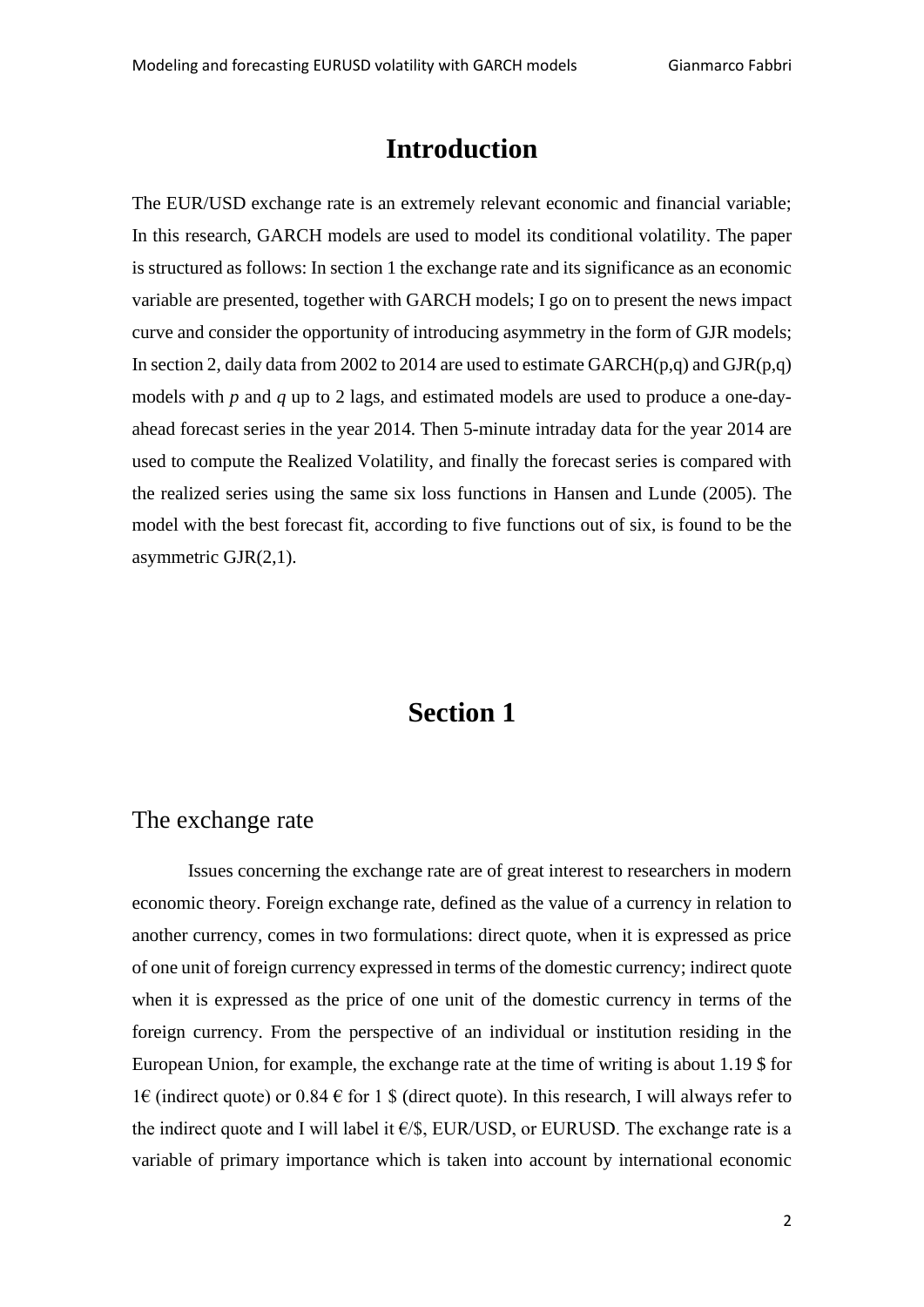operators, be it investment firms devising their strategies or central banks for policymaking purposes. Thus, the exchange rate and its volatility heavily influence the flow of capitals across borders for investment decisions and import/export purposes alike, and so extensive research has sparked over the years, with the intent of modeling - and forecasting it. The ARCH and GARCH type of models, introduced by Engle (1982) and Bollerslev (1986) respectively, together with the copious amount of derivations devised in research subsequent to Engle's seminal paper, have been applied to a large extent in an attempt at modeling the volatility of the exchange rate.

# Generalized Autoregressive Conditional Heteroskedasticity

As the empirical evidence suggests, the classic assumption of homoskedasticity in a regression model is typically not verified. Assuming a time varying volatility can help to explain the empirical evidence of volatility clustering, that is, the phenomenon in which periods of overall low volatility alternate with periods of high volatility. By and large, volatility is not constant over time, and during periods of financial turmoil it tends to rise, possibly in response to behavioral dynamics (i.e. the VIX index, sometimes called the "fear indicator"). Assuming a time varying volatility is also useful to explain those which have become known as stylized facts of asset returns: non-normal distribution, little to no correlation between returns of different days (and thus little return predictability), and positive and statistically significant correlations between magnitudes of returns on nearby days. As far as the distribution is concerned, it has been observed that it tends to be slightly negatively skewed (third moment), in the sense that large negative returns happen more often than large positive ones, and is leptokuritc, i.e. it has higher kurtosis (fourth moment) with respect to the normal distribution, such that "extreme" or "tail" events occur more often.

The Autoregressive Conditional Heteroskedasticity model was introduced by Engle in 1982 and it explicitly recognize the difference between the conditional and the unconditional variance, allowing the former to change over time as a function of past errors. Bollerslev (1986) assumed that the error variance followed an autoregressive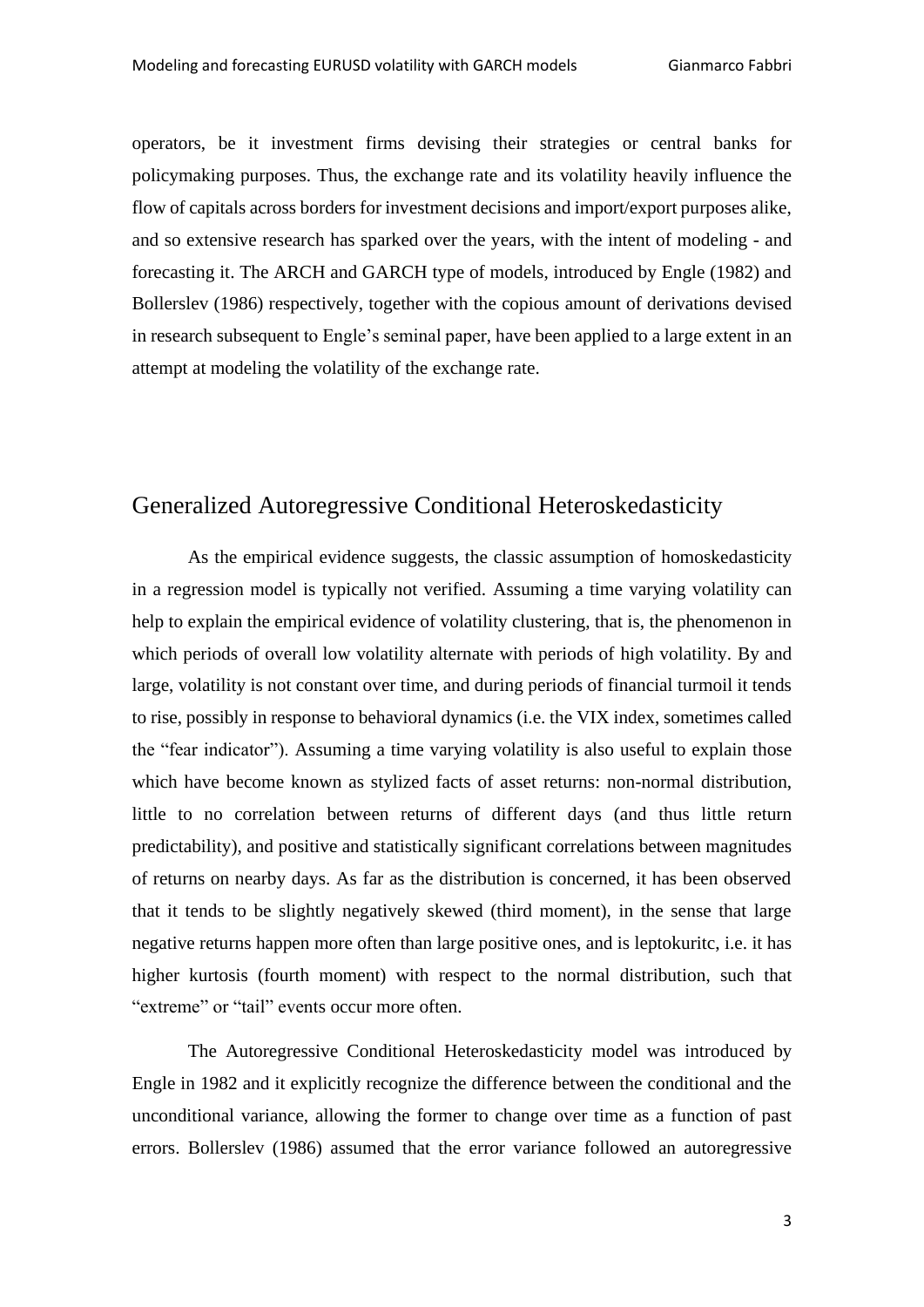moving average model, and gave the conditional variance a linear functional form that allowed it to depend not only on past errors, but also on its own past values. Here is Bollerslev's GARCH(p,q) model:

$$
\varepsilon_t |\Psi_{t-1} \sim N(0, \sigma_t)
$$

$$
\sigma \sigma_{t}^{2} = \omega + \sum_{i=1}^{q} \alpha_{i} \varepsilon_{t-i}^{2} + \sum_{i=1}^{p} \beta_{i} \sigma_{t-i}^{2}
$$

with

$$
P > 0 \t q \ge 0 \t \omega > 0
$$
  

$$
\alpha_i > 0 \t For i = 1 ... p
$$
  

$$
\beta_i > 0 \t For i = 1 ... q
$$

Where  $\varepsilon_t$  denotes a real valued, discrete time stochastic process,  $\Psi_{t-1}$  denotes the information set ( $\sigma$ -field) of all information through time  $t$ , and stationarity is guaranteed if:

$$
\sum_{i=1}^q \alpha_i + \sum_{i=1}^p \beta_i < 1
$$

For  $p=0$  the process reduces to Engle's ARCH(q) process, and for  $p=q=0$ ,  $\varepsilon_t$  degenerates to a white noise.

Remarkably, it can be shown that the  $GARCH(1,1)$  process presents excess unconditional kurtosis:

$$
E(\varepsilon_t^2) = \frac{\omega}{1 - \alpha - \beta}
$$

And

$$
E(\varepsilon_t^4) = 3\omega^2 (1 + \alpha + \beta) [(1 - \alpha - \beta)(1 - \beta^2 - 2\alpha\beta - 3\alpha^2)]^{-1}
$$

Such that the coefficient of kurtosis is

$$
k = (E(\epsilon_t^4) - 3E(\epsilon_t^2)^2)E(\epsilon_t^2)^{-2}
$$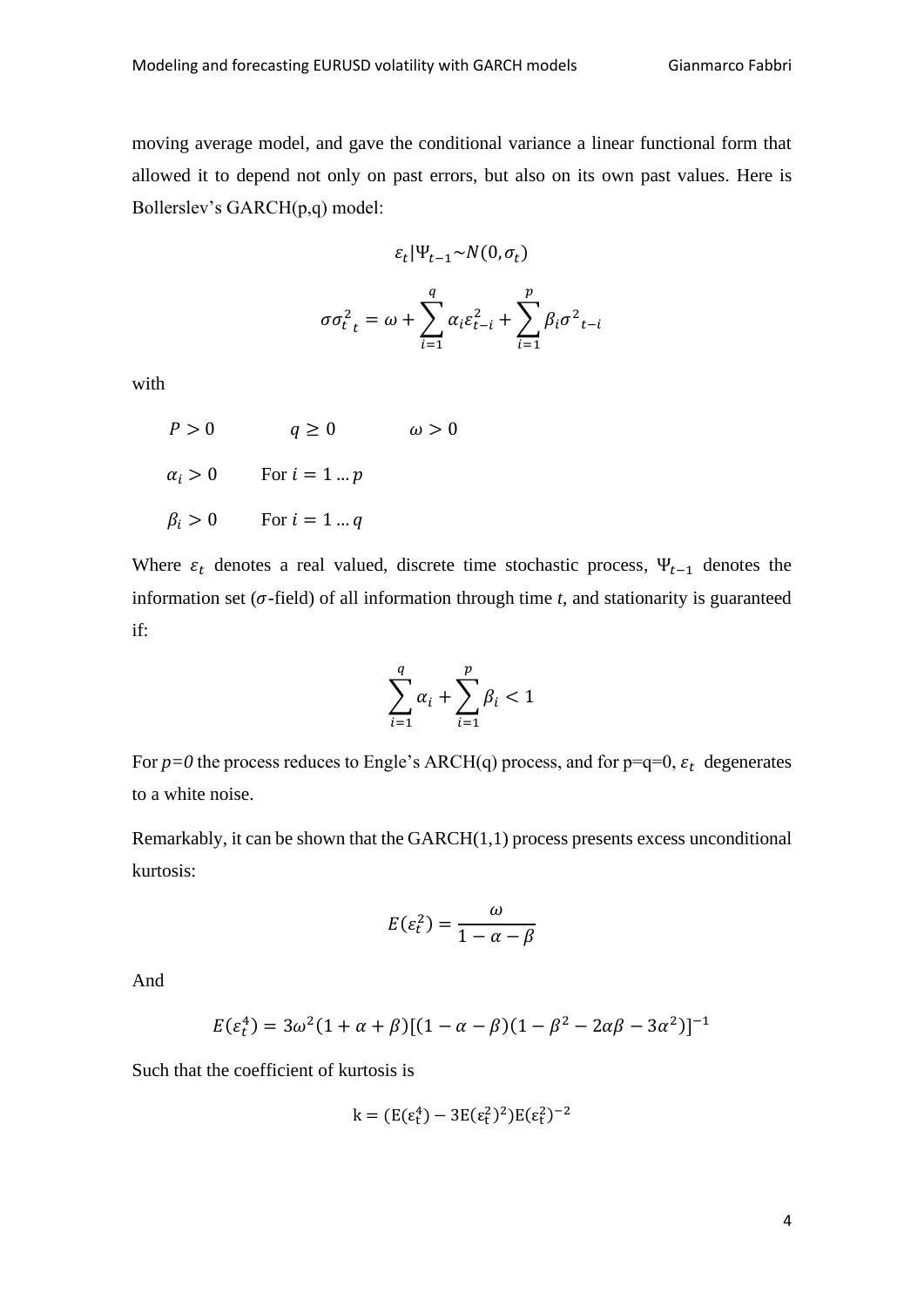which is greater than zero by assumption, hence the  $GARCH(1,1)$  process is leptokurtic. For estimation purposes, various specifications have been proposed for the conditional mean of the return series: ARMA(p,q), mean zero, unconditional mean, and GARCH-inmean  $(m_t = \mu_0 + \mu_1 \sigma_{t-1}^2)$ . Though it cannot be ruled out *ex-ante* that a more sophisticated specification such as the GARCH-in-mean could lead to better estimation and forecasts of volatility, Hansen and Lunde (2005) find that the performance is almost identical across the three mean specifications.

Engle (1982) also proposed a useful Lagrange-Multiplier type of test to assess the presence of ARCH effects in the return series. It uses two auxiliary regressions: one estimates the best fitting AR(q) model, and the other is a regression of the squares of the errors from the previous, on a constant and their lagged valued up to *q*.

$$
r_t = \alpha_0 + \sum_{i=1}^q \alpha_i r_{t-i} + \varepsilon_t
$$

$$
\hat{\varepsilon}_t^2 = \beta_0 + \sum_{i=1}^q \beta_i \hat{\varepsilon}_{t-1}^2
$$

Under the null hypothesis, we have  $\alpha_i = 0$  for all  $i = 1, ..., q$ , that is, absence of ARCH effects, while under the alternative hypothesis at least one of the estimated coefficients is significant. The test statistic has the form  $T \times R^2$ , where T is equal to the number of observations minus  $q$  and  $R^2$  is the r-squared from the second auxiliary regression, and it is distributed as a  $\chi^2$  with *q* degrees of freedom.

# News impact curve and asymmetry

The GARCH, as it was initially proposed by Bollerslev, was a symmetric model, that is, it did not allow to take into account the so-called leverage effect, which corresponds to a negative correlation between past returns and future volatility. Engle and Ng (1993) introduce the news impact curve, which measures how new information is incorporated into volatility estimates. In their findings, they emphasize the asymmetry of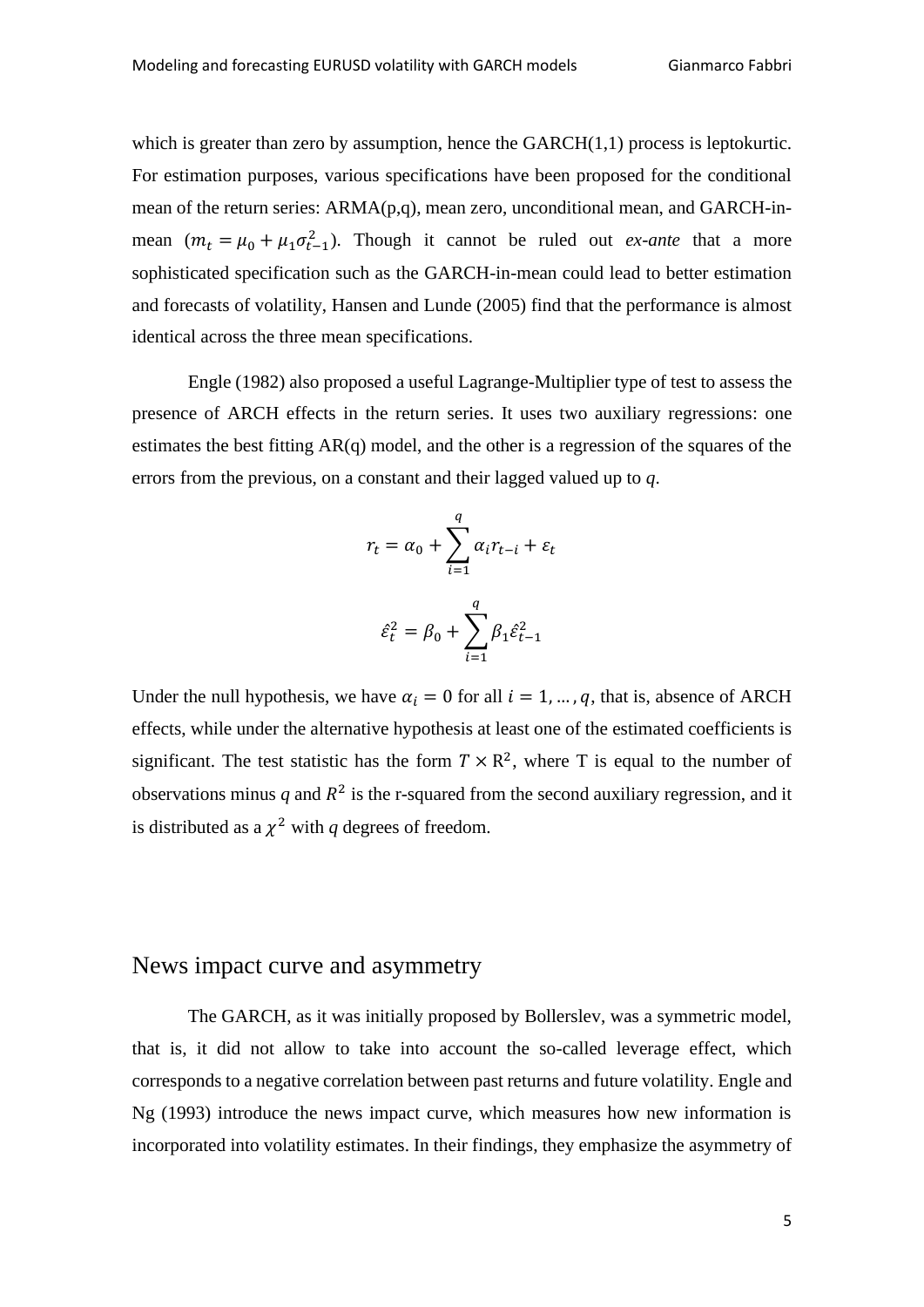the volatility response to news. A number of extensions to the original GARCH model were proposed to capture this effect, including the EGARCH (Nelson, 1991) and the GJR-GARCH (Glosten, Jagannathan, and Runkle, 1993). The latter was found to be the best parametric model to explain asymmetry in Japanese stock returns by Engle and Ng (1993). Its functional form is similar to the baseline GARCH, but it includes additional coefficients which are only activated by an indicator function when the respective past innovation is negative:

$$
\sigma_t^2 = \omega + \sum_{i=1}^q (\alpha_i \varepsilon_{t-i}^2 + \gamma_i S_{t-i} \varepsilon_{t-i}^2) + \sum_{i=1}^p \beta_i \sigma_{t-i}^2
$$

$$
S_t^- = \begin{cases} 1 & \text{if } \varepsilon_t < 0 \\ 0 & \text{if } \varepsilon_t \ge 0 \end{cases}
$$

The equation of the news impact curve for a  $GARCH(1,1)$  model is

$$
\sigma_t^2 = A + \alpha \varepsilon_{t-1}^2
$$

$$
A = \omega + \beta \sigma^2
$$

Where  $\sigma_t^2$  is the conditional variance at time *t*,  $\varepsilon_{t-1}$  is the innovation on the return at time *t*-1,  $\sigma$  is the unconditional return standard derivation,  $\omega$ ,  $\alpha$  and  $\beta$  are the parameters of the model.

The equation of the news impact curve for a  $GJR(1,1)$  model would be

$$
\sigma_t^2 = \begin{cases} A + \alpha \varepsilon_{t-1}^2 & \text{for } \varepsilon_{t-1} > 0 \\ A + (\alpha + \gamma) \varepsilon_{t-1}^2 & \text{for } \varepsilon_{t-1} \le 0 \end{cases}
$$
\n
$$
A = \omega + \beta \sigma^2
$$

Where  $\sigma$  is the unconditional return standard deviation,  $\varepsilon_{t-1}$  is the innovation on the return at time *t*-1,  $\omega$ ,  $\alpha$ ,  $\gamma$  and  $\beta$  are the parameters of the model. Figure 1 shows that the GJR news impact curve captures the asymmetry in the effect of news on volatility because it has a steeper slope in its negative side than on its positive side, whereas the GARCH news impact curve is just a symmetric parabola centered in  $\varepsilon_{t-1} = 0$ .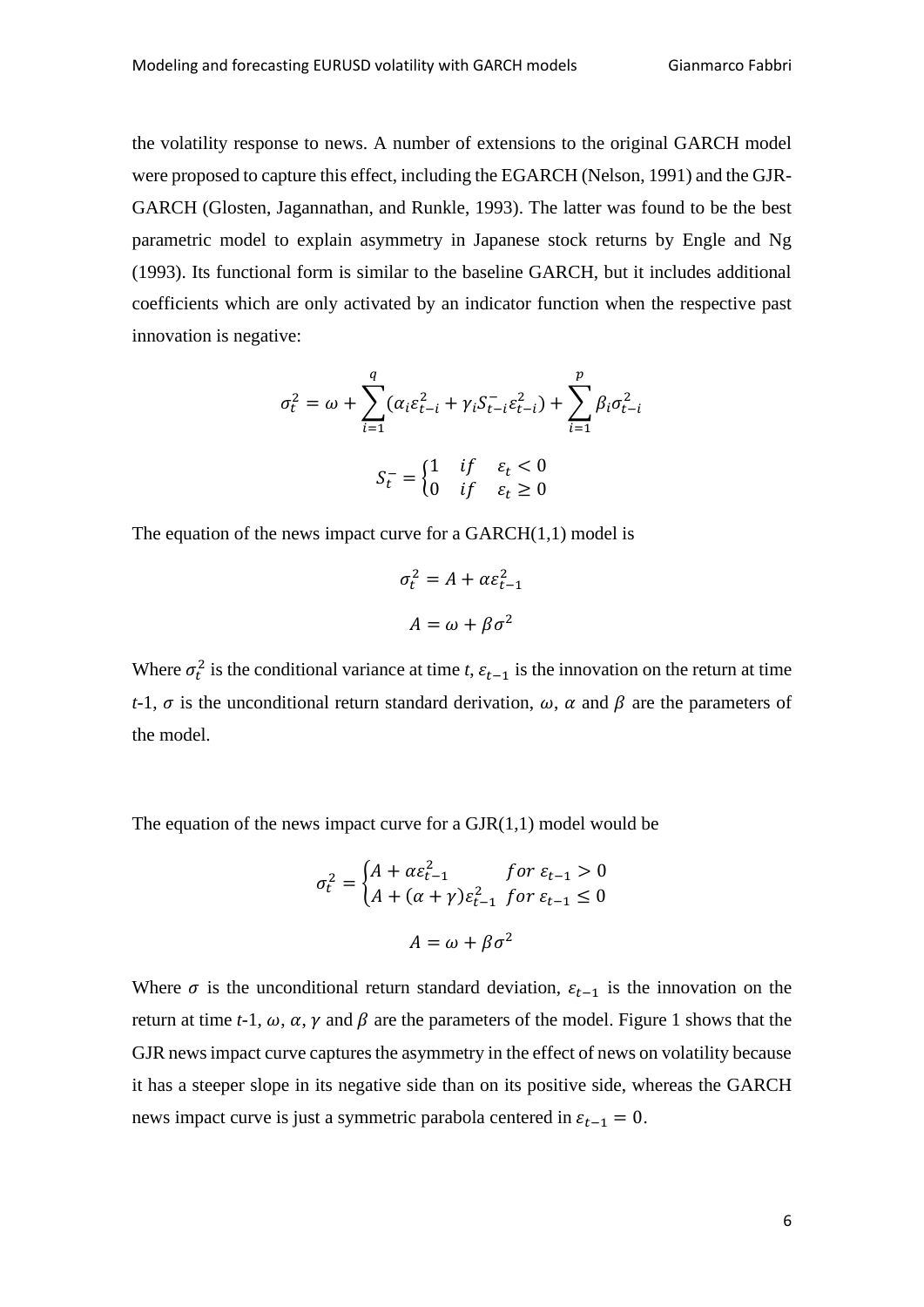

*Figure 1: The news impact curve of the GARCH(1,1) and the GJR(1,1). The image is traced for equal values of*  $\alpha$  *and*  $\beta$ *. GJR is shifted upwards (i.e. higher ) for visualization purposes only, as its positive portion would overlap with the GARCH. Though they both have a minimum at*  $\varepsilon$ <sub>*r*−1</sub> = 0, it's abundantly clear how the GJR model predicts higher *variance than the GARCH when the past return innovation*  $\varepsilon$ <sub>*t*−1</sub> *is negative, due to its steeper slope.* 

The empirical evidence for the leverage effect was first documented by Black (1976), who attributed it to the effects of financial leverage: as a company's stock price declines, it becomes more highly leveraged for a given fixed level of debt outstanding, and this increase in leverage induces a higher equity-return volatility. Subsequently, it has been suggested that the phenomenon might not be driven by financial leverage: Hasanhodzic and Lo (2011) found that, in a sample of all-equity-financed companies, the leverage effect is just as strong or even stronger. However, their results are consistent with a behavioral interpretation: individuals' perceptions of risk might be altered by negative returns, giving rise to changes in their demand of risky assets. Research in experimental psychology has suggested that most people tend to overreact to unexpected and dramatic events; DeBondt and Thaler (1985) found that such behavioral bias matters at a market level. But does this bias apply also to the currency exchange rate? Hanse and Lunde (2005) found that volatility models which allow to account for asymmetry performed better with data for the IBM stock returns, but as long as their analysis of the DM/ $\$  exchange rate is concerned, they found no evidence that the GARCH $(1,1)$  is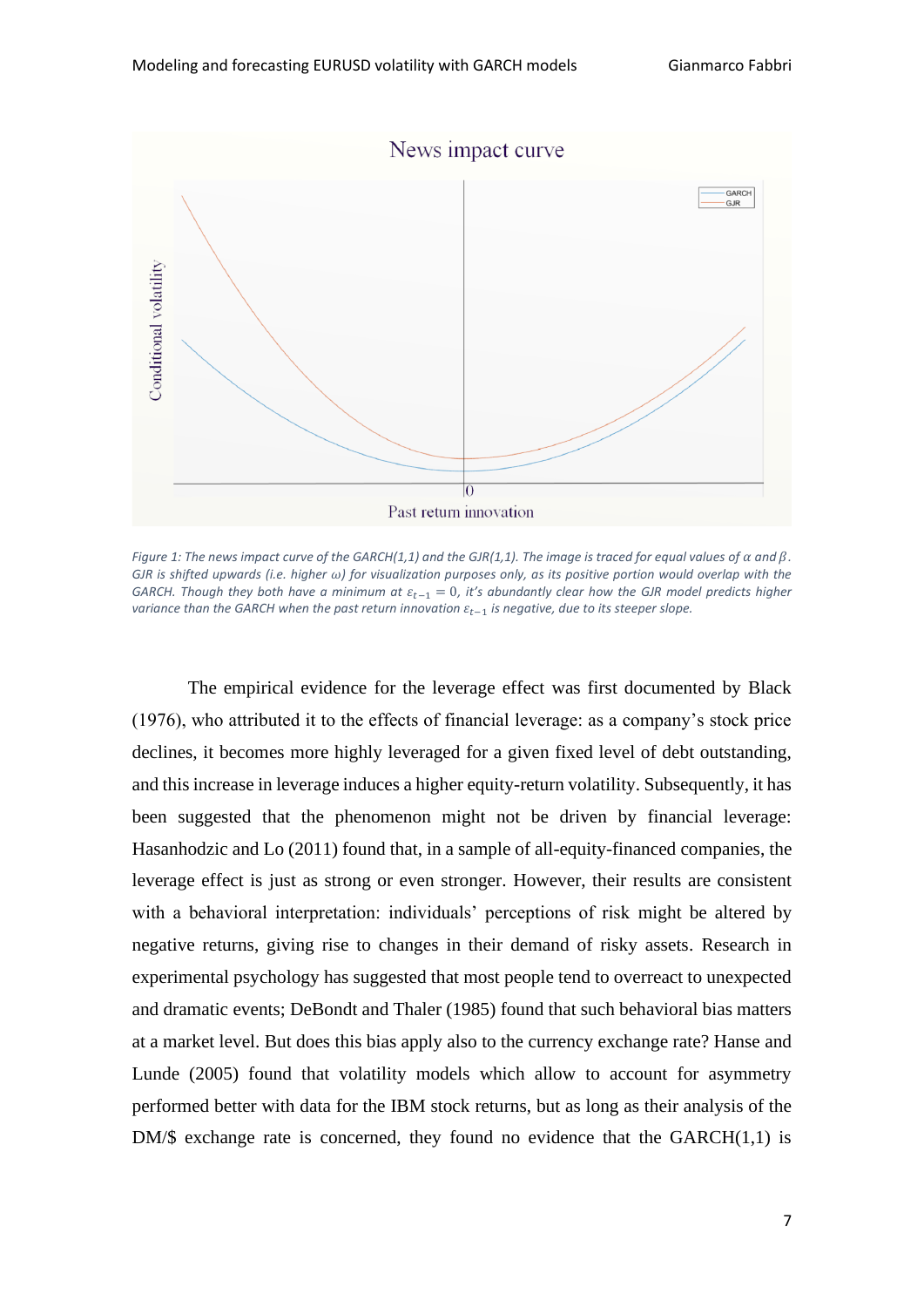outperformed by more sophisticated models. This might be due to some differences between the stock market and the foreign exchange market: the former is a regulated market, while currencies are traded over the counter; Stocks are priced in an "absolute" way, whereas each currency is traded in pairs with every other currency; Stocks and currencies may also be traded by different type of actors and for different purposes: stocks are traded by investment firms, banks, and retail investors for investment and speculation purposes. Currencies and currency derivatives are mostly traded by institutional investors such as banks, multination corporations and hedge funds for hedging purposes, and also notably by central banks for monetary policy purposes. Being among the biggest markets in terms of liquidity and volumes traded, the foreign exchange may be less likely to be influenced by behavior-induced inefficiencies and biases.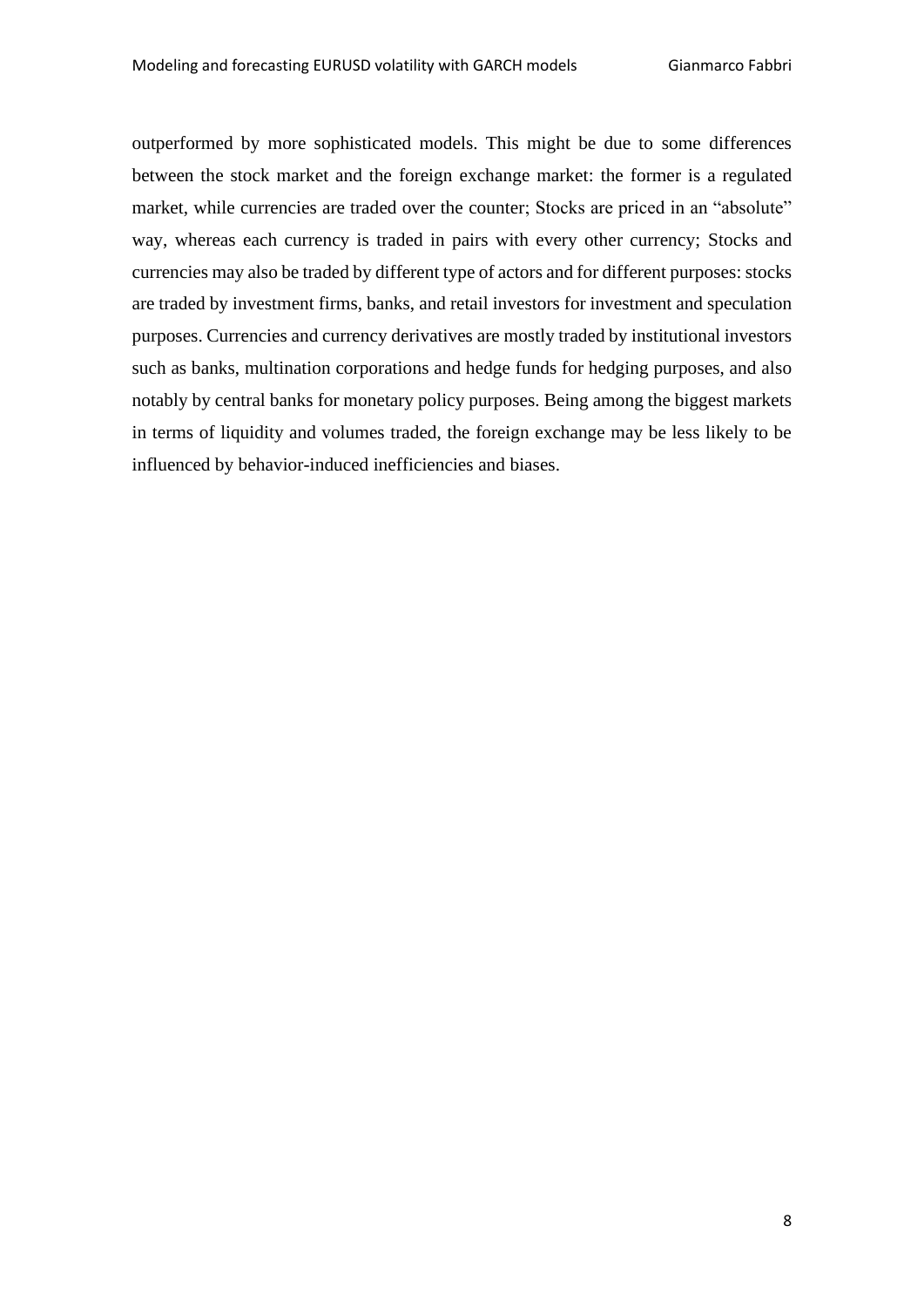# **Section 2**

# Data and methodology

This research aims to model the conditional volatility of the  $E/S$  exchange rate with GARCH models, and evaluate the forecasts they can provide. The data used span from February  $1^{st}$ , 2002 to February  $1^{st}$ , 2015 and are divided as follow: An estimation window consisting in daily observations which span from the beginning up until February 1<sup>st</sup>, 2014, and a forecasting window consisting of 5-minute intraday returns which span from February  $3<sup>rd</sup>$ , 2014 until February  $2<sup>nd</sup>$ , 2015, which are used to compute the daily Realized variance. The source for the data in the estimation period is the Bank of Italy<sup>1</sup>, while the source for the intraday data is BacktestMarket<sup>2</sup>.

The estimation is carried out as follows: daily exchange rate data is firstly transformed into log-returns. The log-return series is used for estimation of GARCH and GJR models with up to two lags for each parameter. This choice mirrors Hansen and Lunde (2005) and is also motivated by the fact that typically more parametrized models fit increasingly well in-sample, but tend to perform poorly out-of-sample. The estimation is performed with MATLAB using a fairly standard maximum-likelihood approach with gaussian likelihood function. The log-likelihood for the *i*-th observation is

$$
\mathcal{L}_t(\theta; r) = -\frac{1}{2} (\log(2\pi) + \log(\sigma_i^2) + \frac{\varepsilon_i^2}{\sigma_i^2})
$$

Where  $\theta$  is the vector of parameters which includes  $\omega$ ,  $\alpha_i$  for *i*=0, 1, 2;  $\beta_i$  for *i*=1, 2; In estimation of the GJR models  $\theta$  also contains the parameters  $\gamma_i$  for *i*=0, 1, 2. The conditional variance  $\sigma_i^2$  is specified as stated above, and the residuals  $\varepsilon_i$  are computed as difference between the observation and the sample average.

<sup>1</sup> <https://tassidicambio.bancaditalia.it/timeSeries>

<sup>2</sup> <https://www.backtestmarket.com/>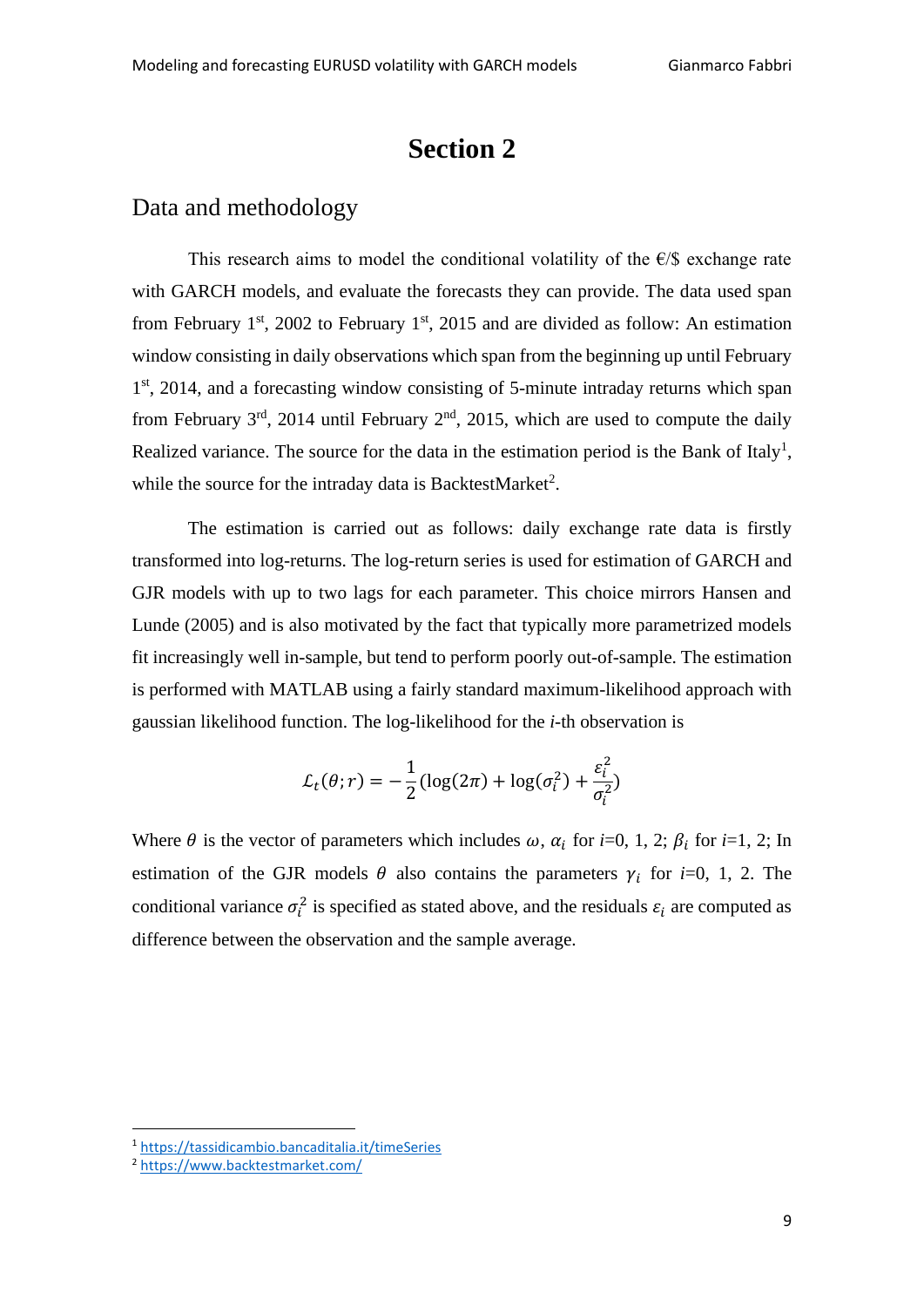

*Figure 2: The exchange rate and log returns. Estimation period consists of 3098 daily observations from Febuary 1st, 2002 until February 1 st, 2014; forecasting period consists of 258 daily observations from February 3 rd, 2014 until February 2nd, 2015.*



*Figure 3: The histogram of the log-return series highlights a somewhat asymmetric distribution, roughly centered in zero, with some outliers far away both in positive and negative territory.*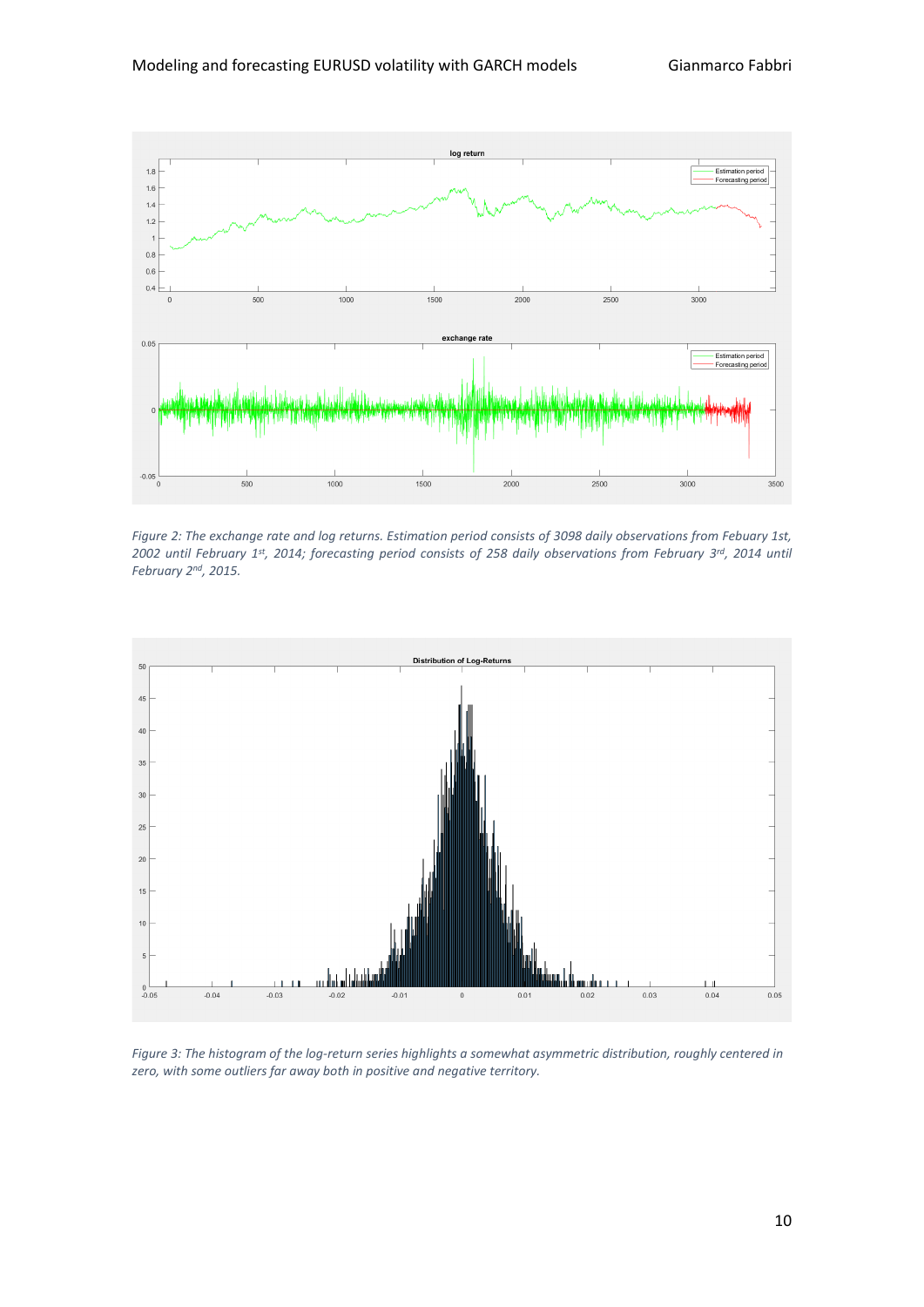Judging by Figure 2, the log-return series seems fairly stationary. Shocks are not really persistent, and we can observe periods in which the magnitude of the returns is fairly contained, as opposed to periods in which returns display a higher volatility (the phenomenon known as volatility clustering). Figure 4 represents the histogram of the ogreturn series, and highlights at a first glance a somewhat symmetric distribution, roughly centered in zero, with a notable amount of extreme observations. Remarkably, the furthest observation away from zero is in negative territory. The Jarque-Bera test rejects the null hypothesis of the returns coming from a normal distribution at a 1% significance level.



Figure 4: The autocorrelograms do not highlight significative intertemporal correlations across the log-returns. This is *consistent with the "little return predictability" stylized fact.*

As expected, and somewhat anticipated by the log-returns plot, the autocorrelograms in Figure 4 do not highlight significant intertemporal correlation. Little correlation between returns in subsequent days is consistent with the "little or no predictability of returns" stylized fact, and it does not justify, in my opinion, the use of complicated specifications for the conditional mean. For this reason, and also because it is extremely close to zero (although slightly positive), I chose to use the sample average as specification for the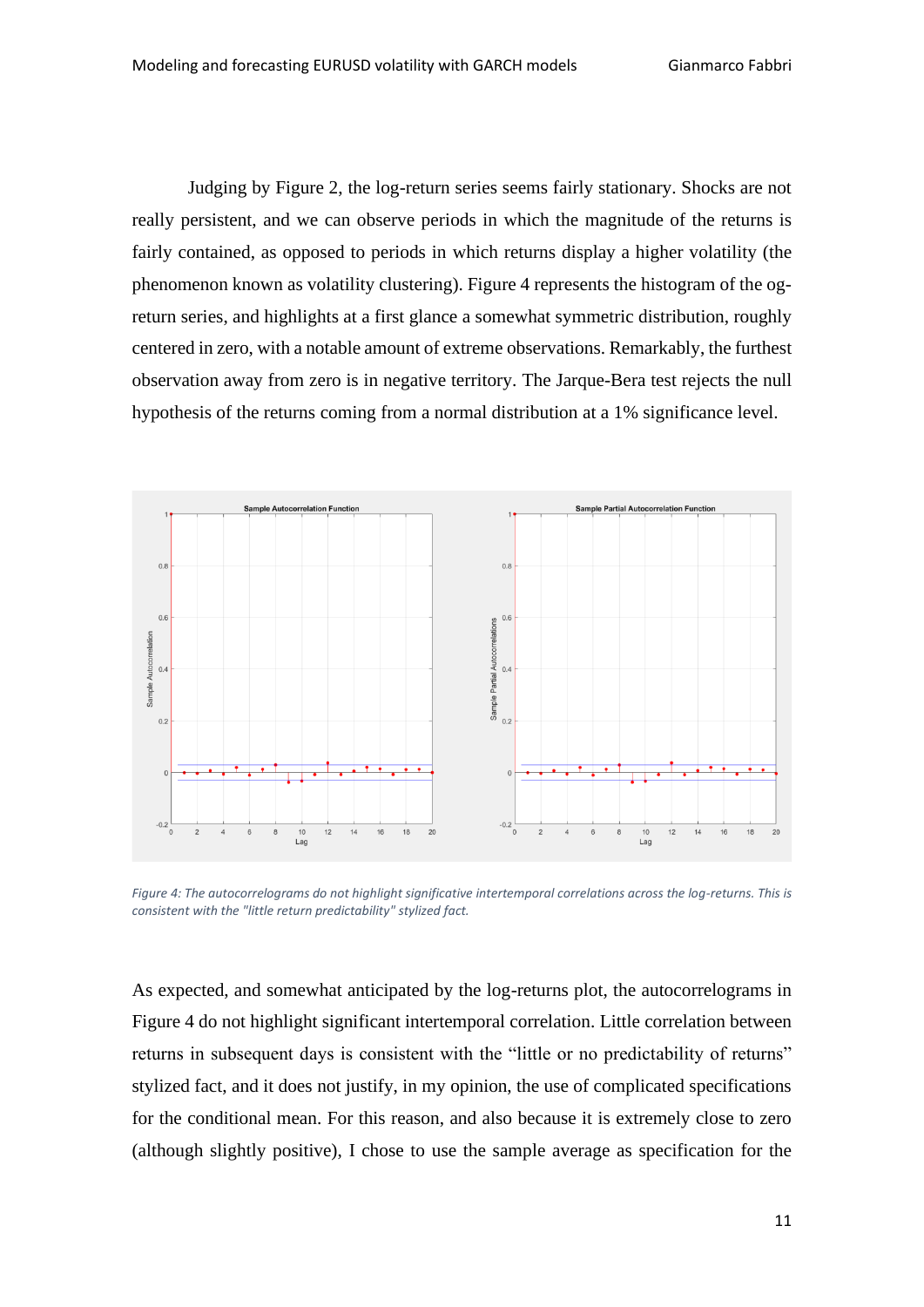mean, in estimation of the models. Finally, as a conclusion to the preliminary analysis, Engle's ARCH test confirms the presence of significative conditional heteroskedasticity effects in the residuals' series.

# **Table 1:** Results of estimation of GARCH models

| ARCH(1) |
|---------|
|---------|

|   | Parameter  | St. err. | Student t | p-value |
|---|------------|----------|-----------|---------|
| ω | $0.0000\,$ | 0.0000   | 29.8328   | 0.0000  |
|   | 0.1520     | 0.0325   | 4.6740    | 0.0000  |

#### ARCH(2)

|    | Parameter | St. err. | Student t | p-value |
|----|-----------|----------|-----------|---------|
| ω  | 0.0000    | 0.0000   | 26.0012   | 0.0000  |
|    | 0.1335    | 0.0333   | 4.0052    | 0.0001  |
| Dγ | 0.0657    | 0.0268   | 2.4493    | 0.0144  |

#### $GARCH(1,1)$

|            | Parameter | St. err. | Student t | p-value |
|------------|-----------|----------|-----------|---------|
| ω          | 0.0000    | 0.0000   | 1.8128    | 0.0700  |
| $\alpha_1$ | 0.0345    | 0.0043   | 8.0870    | 0.0000  |
|            | 0.9623    | 0.0047   | 203.2033  | 0.0000  |

#### $GARCH(1,2)$

|            | Parameter | St. err. | Student t | p-value |
|------------|-----------|----------|-----------|---------|
| ω          | 0.0000    | 0.0000   | 1.8027    | 0.0715  |
| $\alpha_1$ | 0.0453    | 0.0097   | 4.6699    | 0.0000  |
|            | 0.4694    | 0.3062   | 1.5332    | 0.1253  |
| P2         | 0.4800    | 0.2970   | 1.6159    | 0.1062  |

#### $GARCH(2,1)$

|              | Parameter | St. err. | Student t | p-value |
|--------------|-----------|----------|-----------|---------|
| ω            | 0.0000    | 0.0000   | 1.8725    | 0.0612  |
| $\alpha_1$   | 0.0246    | 0.0119   | 2.0734    | 0.0382  |
| $\alpha_{2}$ | 0.0088    | 0.0138   | 0.6340    | 0.5261  |
| Dγ           | 0.9636    | 0.0048   | 200.1227  | 0.0000  |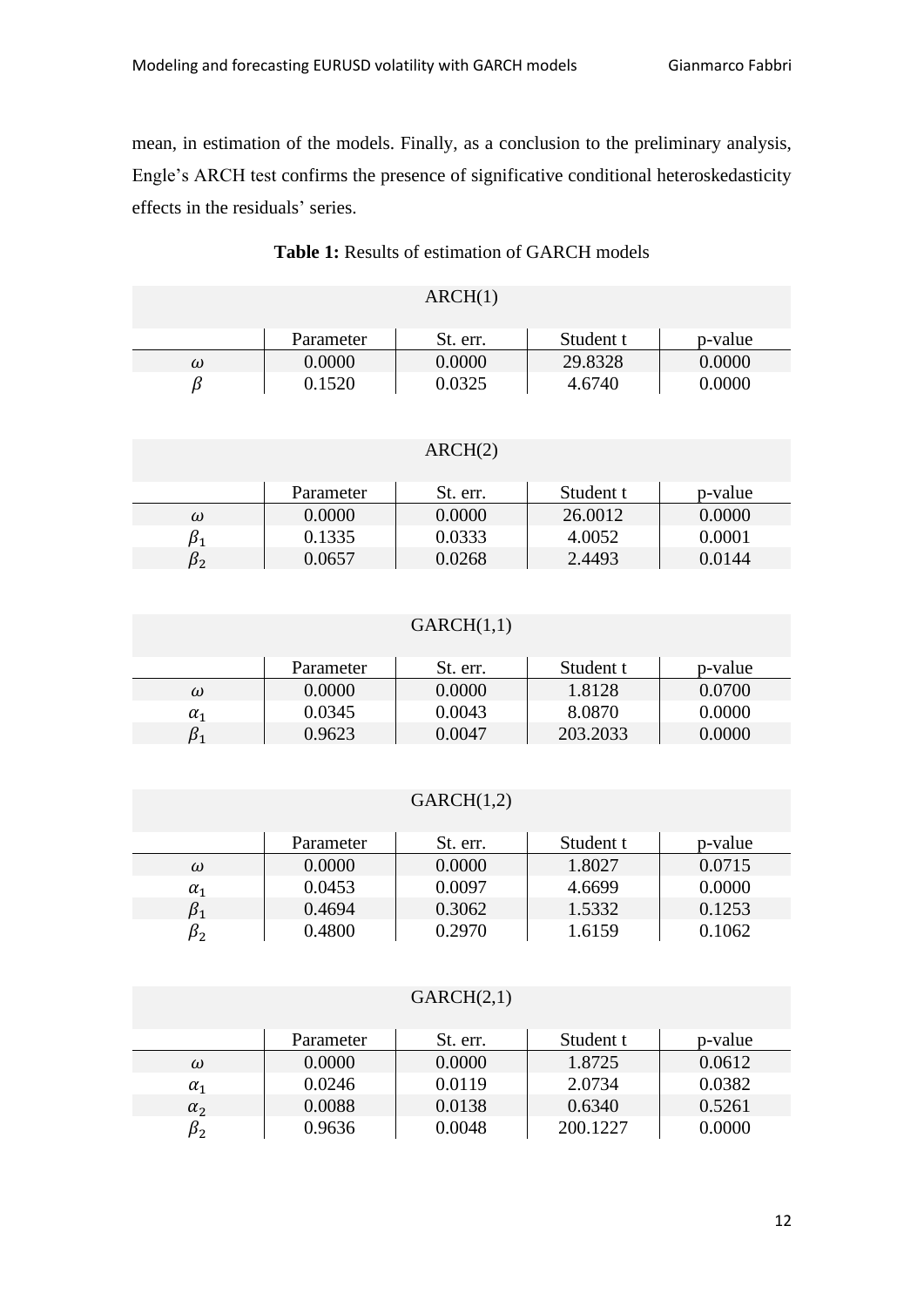| GARCH(2,2)  |           |          |           |         |  |
|-------------|-----------|----------|-----------|---------|--|
|             | Parameter | St. err. | Student t | p-value |  |
| ω           | 0.0000    | 0.0000   | 0.7116    | 0.4768  |  |
| $\alpha_1$  | 0.0326    | 0.0076   | 4.2849    | 0.0000  |  |
| $\alpha_2$  | 0.0337    | 0.0098   | 3.4514    | 0.0006  |  |
| $\beta_1$   | 0.0296    | 0.3584   | 0.0827    | 0.9341  |  |
| $\beta_{2}$ | 0.9031    | 0.3469   | 2.6033    | 0.0093  |  |

### $G \cup R$   $G \cup G$

# **Table 2:** Results of estimation of GJR models

| GJR(1,0)        |           |          |           |         |  |  |
|-----------------|-----------|----------|-----------|---------|--|--|
|                 | Parameter | St. err. | Student t | p-value |  |  |
| $\omega$        | 0.0000    | 0.0000   | 29.7208   | 0.0000  |  |  |
| $\alpha_1$      | 0.1482    | 0.0417   | 3.5562    | 0.0004  |  |  |
| $\mathcal{V}_1$ | 0.0107    | 0.0581   | 0.1842    | 0.8539  |  |  |

### $GJR(2,0)$

|              | Parameter | St. err. | Student t | p-value |
|--------------|-----------|----------|-----------|---------|
| ω            | 0.0000    | 0.0000   | 25.9651   | 0.0000  |
| $\alpha_{1}$ | 0.1312    | 0.0423   | 3.1031    | 0.0019  |
| $\alpha_{2}$ | 0.0636    | 0.0401   | 1.5865    | 0.1127  |
| $\gamma_1$   | 0.0072    | 0.0573   | 0.1260    | 0.8997  |
| ${\gamma}_2$ | 0.0033    | 0.0465   | 0.0710    | 0.9434  |

### $GJR(1,1)$

|              | Parameter | St. err. | Student t | p-value |
|--------------|-----------|----------|-----------|---------|
| $\omega$     | 0.0000    | 0.0000   | 1.5422    | 0.1231  |
| $\alpha_{1}$ | 0.0291    | 0.0036   | 8.0165    | 0.0000  |
| $v_1$        | 0.0018    | 0.0025   | 0.7336    | 0.4632  |
|              | 0.9675    | 0.0040   | 243.7243  | 0.0000  |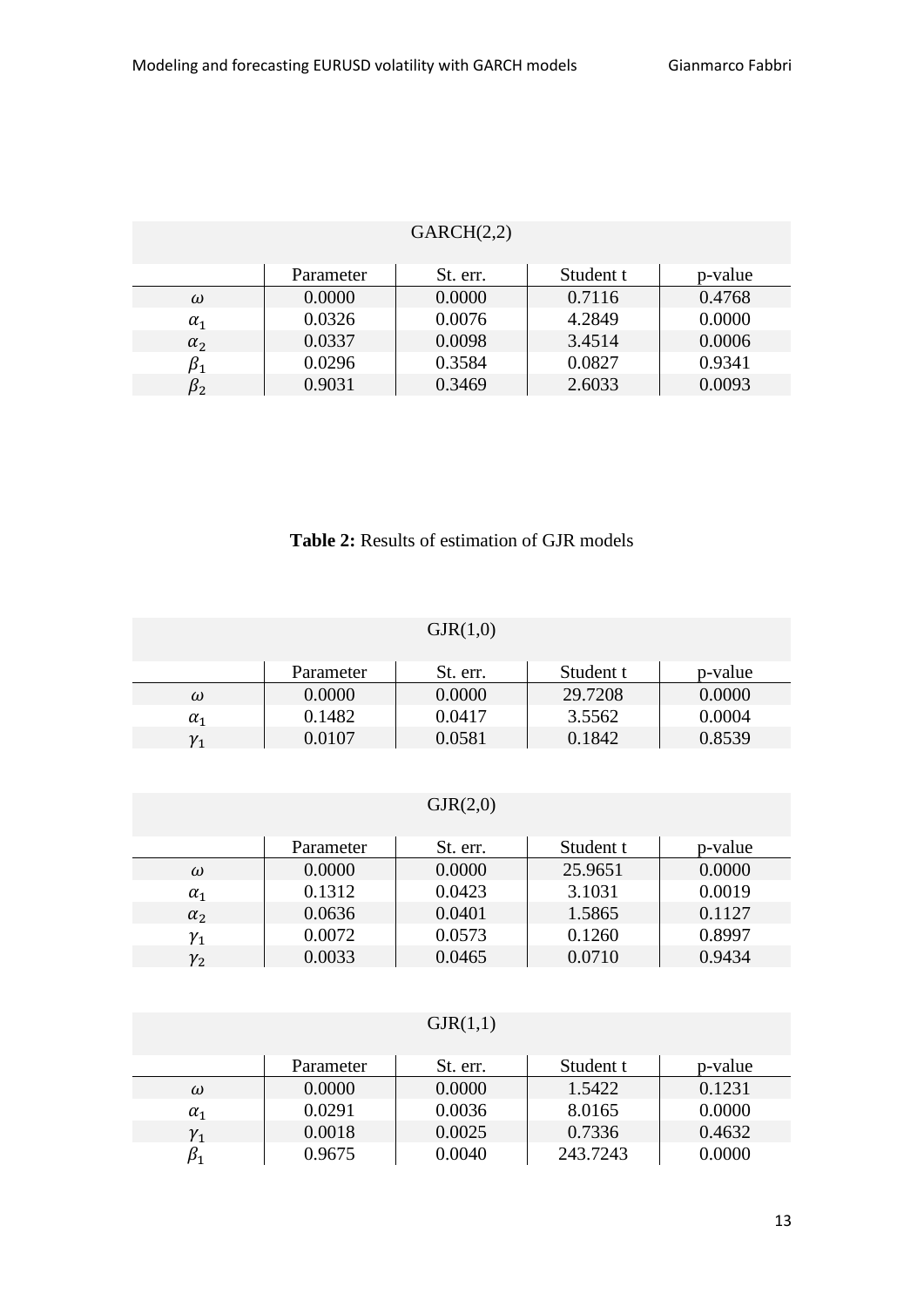# $GJR(1,2)$

|            | Parameter | St. err. | Student t | p-value |
|------------|-----------|----------|-----------|---------|
| ω          | 0.0000    | 0.0000   | 1.3429    | 0.1794  |
| $\alpha_1$ | 0.0418    | 0.0113   | 3.7105    | 0.0002  |
| $\gamma_1$ | 0.0035    | 0.0032   | 1.0784    | 0.2809  |
|            | 0.5567    | 0.3772   | 1.4761    | 0.1400  |
| D,         | 0.3969    | 0.3662   | 1.0840    | 0.2784  |

### $GJR(2,1)$

|              | Parameter | St. err. | Student t | p-value |
|--------------|-----------|----------|-----------|---------|
| $\omega$     | 0.0000    | 0.0000   | 1.8150    | 0.0696  |
| $\alpha_1$   | 0.0313    | 0.0043   | 7.3543    | 0.0000  |
| $\alpha_{2}$ | 0.0010    | 0.0036   | 0.2938    | 0.7690  |
| ${\gamma}_1$ | 0.0011    | 0.0234   | 0.0450    | 0.9641  |
| $\gamma_{2}$ | 0.0010    | 0.0231   | 0.0453    | 0.9639  |
|              | 0.9634    | 0.0047   | 206.5108  | 0.0000  |

# $GJR(2,2)$

|              | Parameter | St. err. | Student t | p-value |
|--------------|-----------|----------|-----------|---------|
| $\omega$     | 0.0000    | 0.0001   | 0.2071    | 0.8360  |
| $\alpha_1$   | 0.0893    | 9.4487   | 0.0094    | 0.9925  |
| $\alpha_{2}$ | 0.1432    | 8.2645   | 0.0173    | 0.9862  |
| $\gamma_1$   | 0.0465    | 13.2189  | 0.0035    | 0.9972  |
| $\gamma_2$   | 0.0791    | 0.2629   | 0.3009    | 0.7635  |
| $\beta_1$    | 0.1192    | 62.7918  | 0.0019    | 0.9985  |
| $\beta_{2}$  | 0.2662    | 52.2262  | 0.0051    | 0.9959  |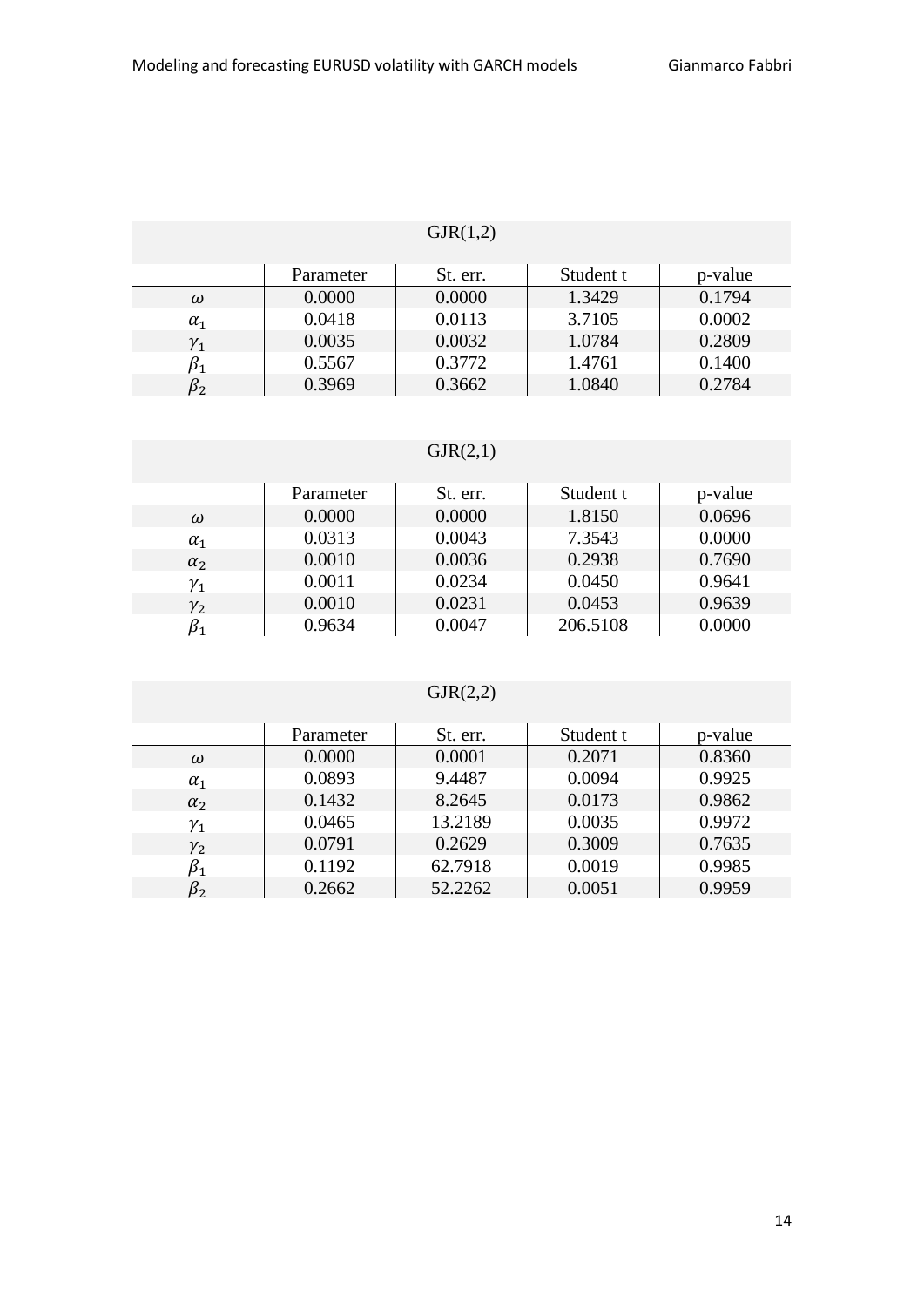# Forecasting and Realized Variance

The forecasting exercise was carried out as follows: coefficients found in estimation, together with daily data from February 2014 to February 2015, are used to compute the fitted values of the conditional variance  $\hat{\sigma}_t^2$  in the GARCH and GJR models respectively:

$$
\hat{\sigma}_t^2 = \hat{\omega} + \sum_{i=1}^q \hat{a}_i \varepsilon_{t-i}^2 + \sum_{i=1}^p \hat{\beta}_i \hat{\sigma}^2_{t-i}
$$

And

$$
\hat{\sigma}_t^2 = \hat{\omega} + \sum_{i=1}^q (\hat{\alpha}_i \varepsilon_{t-i}^2 + \hat{\gamma}_i S_{t-i}^{-} \varepsilon_{t-i}^2) + \sum_{i=1}^p \hat{\beta}_i \hat{\sigma}^2_{t-i}
$$

Where the residuals  $\varepsilon_t$  are computed as difference between the return in the *t*-th day and the sample average of the returns in the forecasting window. The forecast values are oneday-ahead fitted values  $\hat{\sigma}_t^2$ , given the information set  $\Psi_{t-1}$ , which contains past returns up to time  $t-1$  and past values of  $\sigma_t^2$  itself up to time  $t-1$ , and are used to measure the forecasting ability of our models against the Realized Volatility in each day.

The realized volatility is a non-parametric estimator of the variance and is defined as the second uncentered sample moment of the return process over a fixed interval of length *h*, scaled by the number of observations *n*, which corresponds to the sampling frequency 1/*n*, so that it provides a volatility measure calibrated to the *h*-period measurement interval. The realized volatility over the period  $[t - h, t]$  is given by:

$$
v^{2}(t, h; n) \equiv \sum_{i=1}^{n} r(t-h + \left(\frac{i}{n}\right) \cdot h, \frac{h}{n})^{2}
$$

In their empirical analysis, Hansen and Lunde (2005) use the realized variance as substitute for the latent  $\sigma_t^2$ :

$$
RV_t^{(m)} \equiv \sum_{i=1}^m r_{t,i,m}^2
$$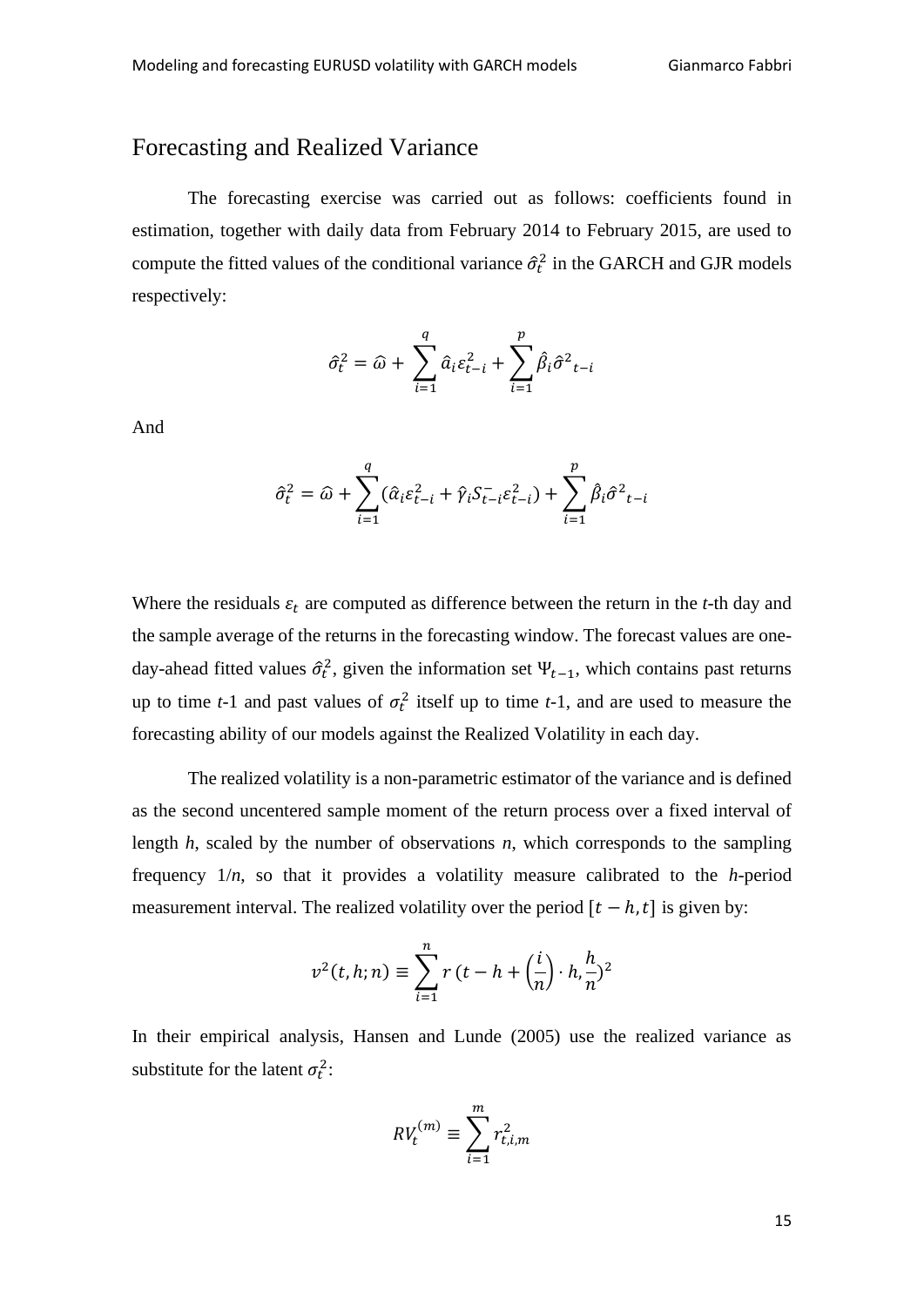Where *m* is the sampling frequency and

$$
r_{t_1 i, m} \equiv p_{t - \frac{(i-1)}{m}} - p_{t - \frac{i}{m}}
$$

is the return over a time interval with length  $1/m$  on day *t*. It can often be shown that  $E[RV_t^{(m)} - \sigma_t^2]$  is decreasing in *m*, such that the realized variance is an increasingly more precise estimator of  $\sigma_t^2$  as the sampling frequency increases. However, if the sampling frequency is too high, market microstructure noise can emerge (irregular trading, missing values, bid-ask spread bounce).

I computed the realized volatility over a sample of 5-minute returns for 256 trading days. There are, however, some imperfections in the data, namely on average there are 299 intraday observations per day instead of 288. This is due to the presence of extra observations before the opening on some Mondays and after the closing on some Fridays. For some other weeks, the data for Mondays and Fridays is not even complete (i.e. less than 288 observations). As I could not clean the data in an automated way, let alone manually, I solved this issue by dividing the sample in 256 days, containing 299 observations each, and using only the first 288 of those observations to compute the realized variance in each day. I suspect this approach led to a spillover of volatility between consecutive days. Had I used all of the observations, the realized volatility would have resulted in an upward-biased estimator of the variance on Fridays and Mondays and potentially on every other weekday as well, due to the presence of basically one extra trading hour per day on average. I also used the last 288 observations as well as the middle 288 observations and found no significative change in the estimation of the realized volatility – perhaps with higher quality data the realized volatility could be more accurate and the overall result might vary<sup>3</sup>.

<sup>&</sup>lt;sup>3</sup> Although very blunt, this is the best method I could devise to address the issue. While it was easy to find and institutional source for the daily data, this was not the case for the intraday data. Since the foreign exchange is not a regulated market and currencies are traded over the counter, I struggled to find good quality data from an institutional source, and finally settled on purchasing them [here.](https://www.backtestmarket.com/)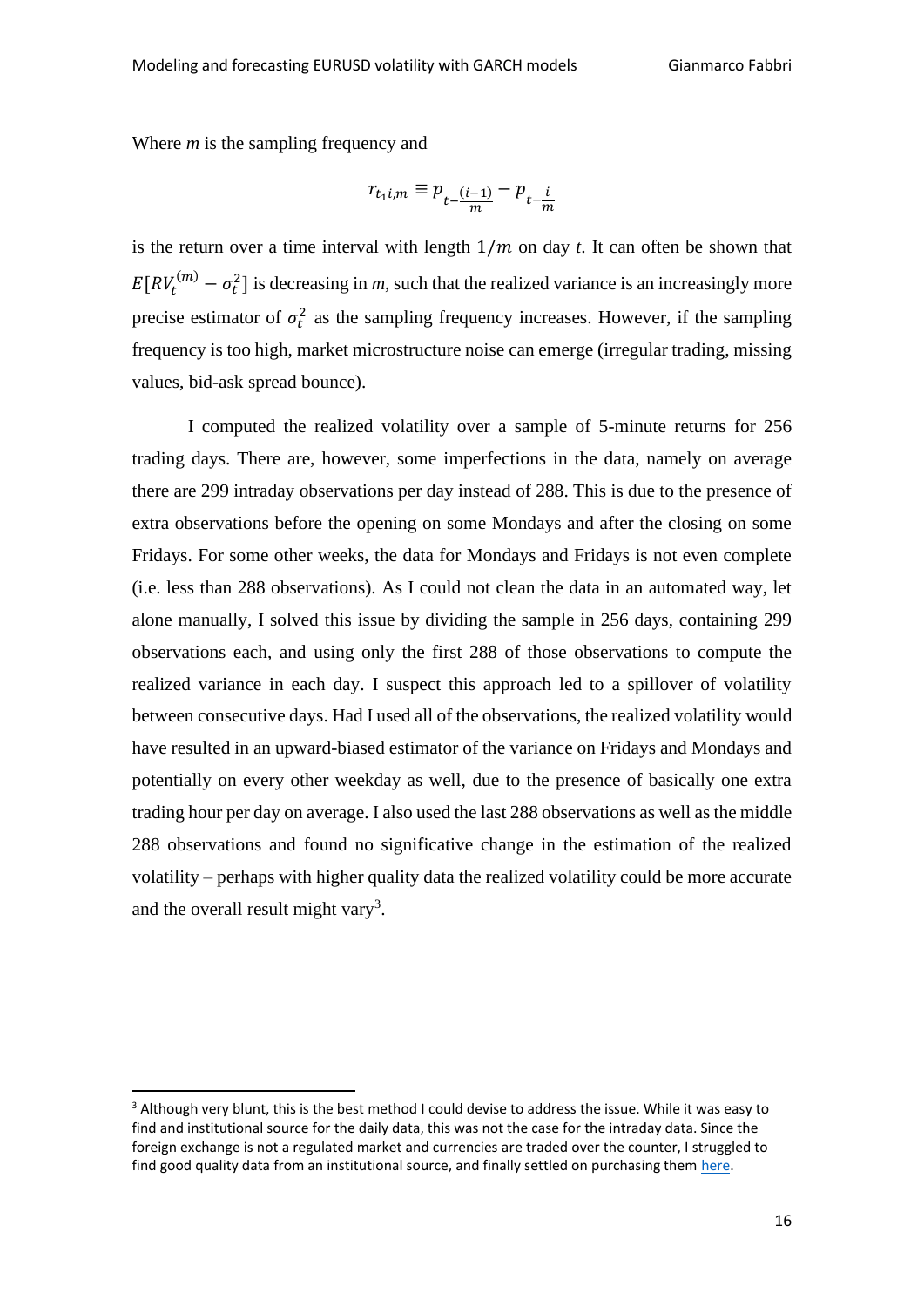

*Figure 5: conditional volatility for different GARCH models and realized volatility.*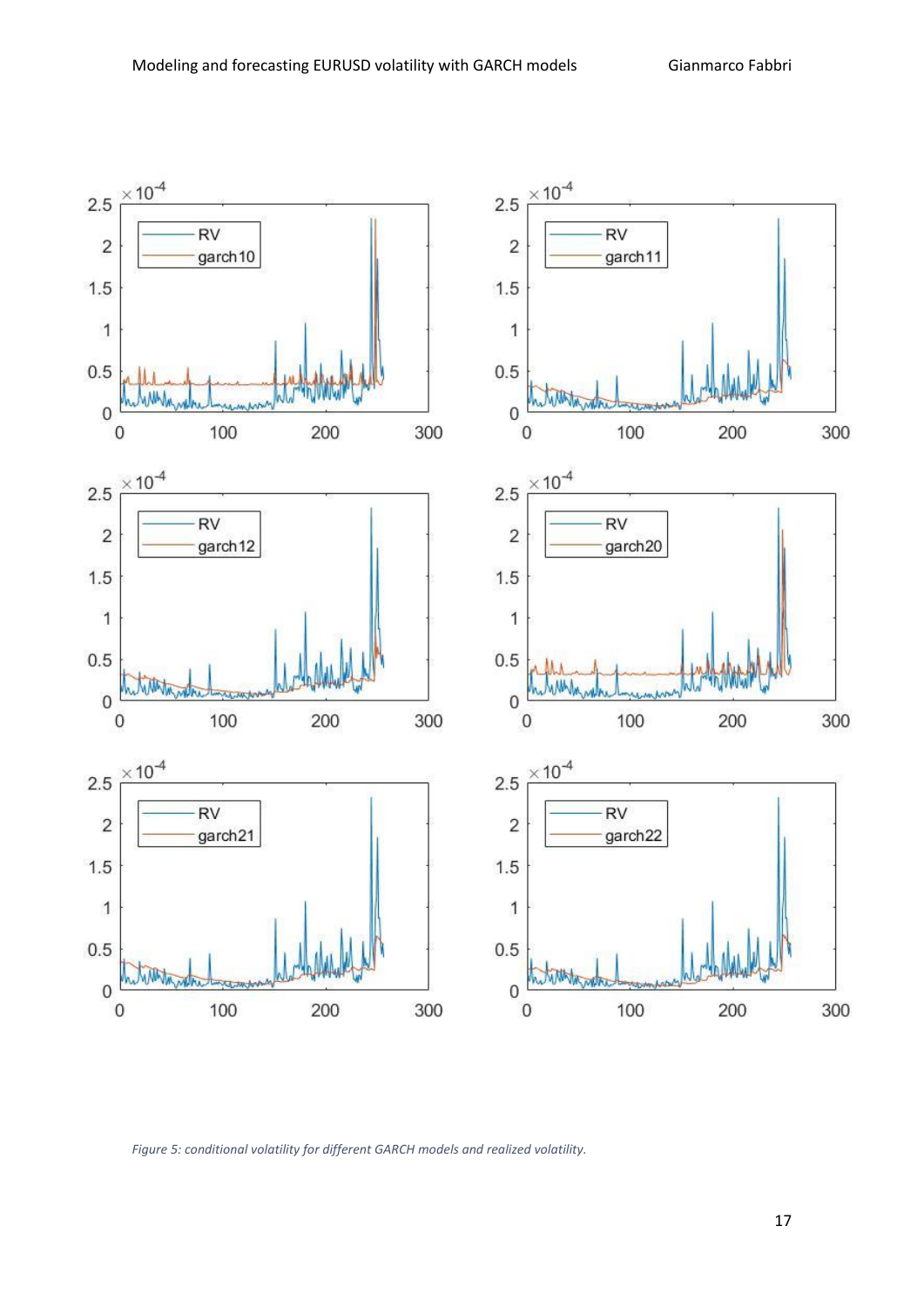



*Figure 6: conditional volatility for different GJR models and realized volatility.*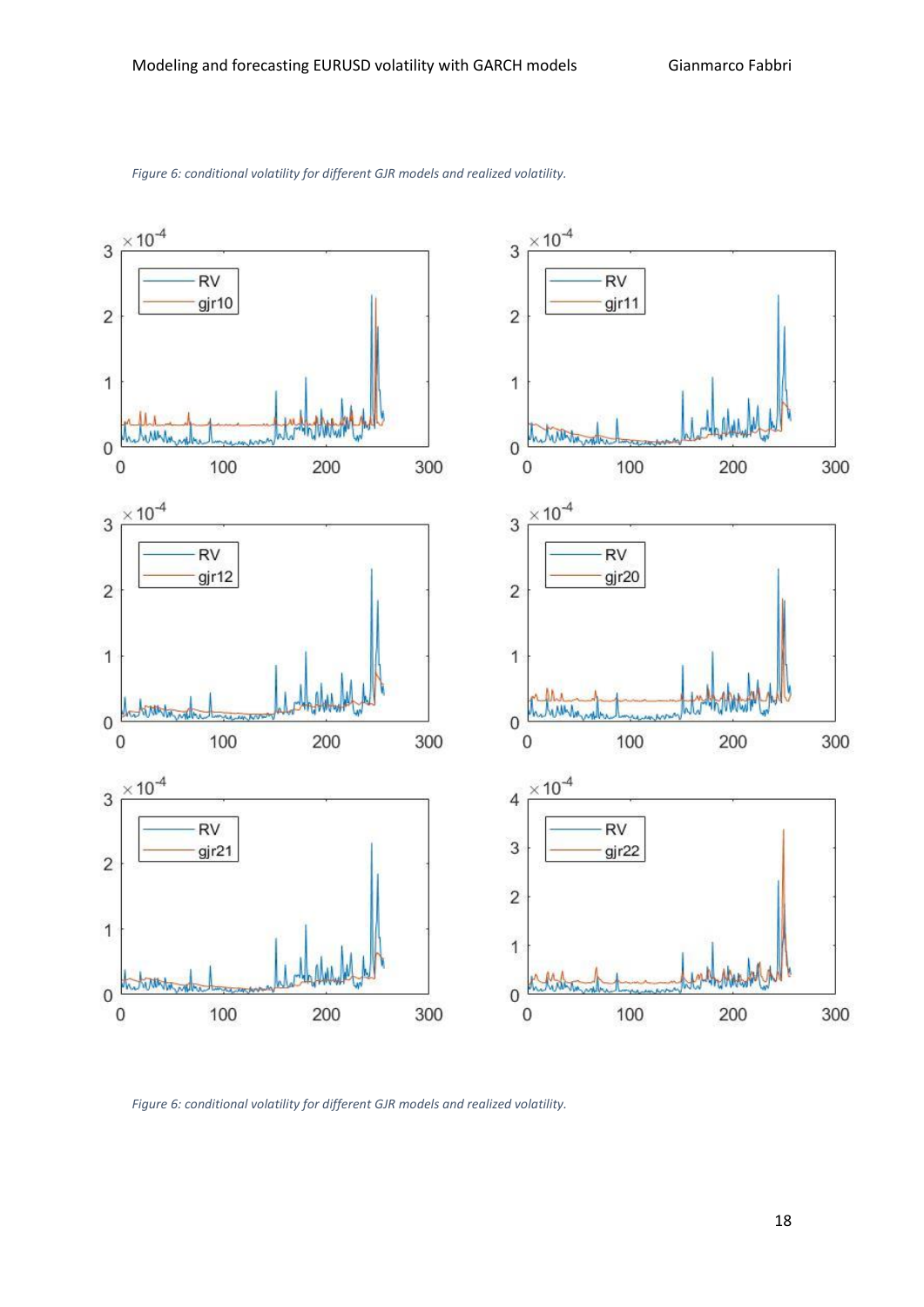# Evaluation via loss functions

Forecast are benchmarked against the realized volatility using the same six loss function proposed by Hansen and Lunde (2005):

$$
MSE_1 = n^{-1} \sum_{t=1}^{n} (\sigma_t - h_t)^2 \qquad \qquad MSE_2 = n^{-1} \sum_{t=1}^{n} (\sigma^2 - h_t^2)^2
$$

$$
MAE_1 = n^{-1} \sum_{i=1}^{n} |\sigma_t - h_t|
$$
  

$$
MAE_2 = n^{-1} \sum_{i=1}^{n} |\sigma_t^2 - h_t^2|
$$

$$
R^2LOG = n^{-1} \sum_{t=1}^{n} [\log(\sigma_t^2 h_t^{-2})]^2 \qquad QLIKE = n^{-1} \sum_{i=1}^{n} (\log(h_t^2) + \sigma_t^2 h_t^{-2})
$$

Where  $h_t^2$  are the forecast values produced by the model and the latent process  $\sigma^2{}_t$  is substituted with the realized variance. Table 3 reports the value of the proposed loss functions for each model. As expected, ARCH models (both symmetric and asymmetric) are outperformed by their generalized counterparts. The GJR(2,1) achieves the lowest value among the models across all error metrics except for the  $QLIKE$ , where GARCH(1,2) prevails instead. Interestingly, GJR(2,1) estimated  $\gamma_1$  and  $\gamma_2$  coefficients are very close to zero and not very significant, judging on the high p-values. This may suggest that, in fact, leverage effects are not really significant as far as EUR/USD is concerned (and possibly other foreign exchange pairs). Indeed, if leverage actually is the driver of the effect, it would only be observed in stocks. If the effect has a behavioral origin, the bias could be mitigated by the fact that possibly relatively less operators have speculative positions on the F/X market.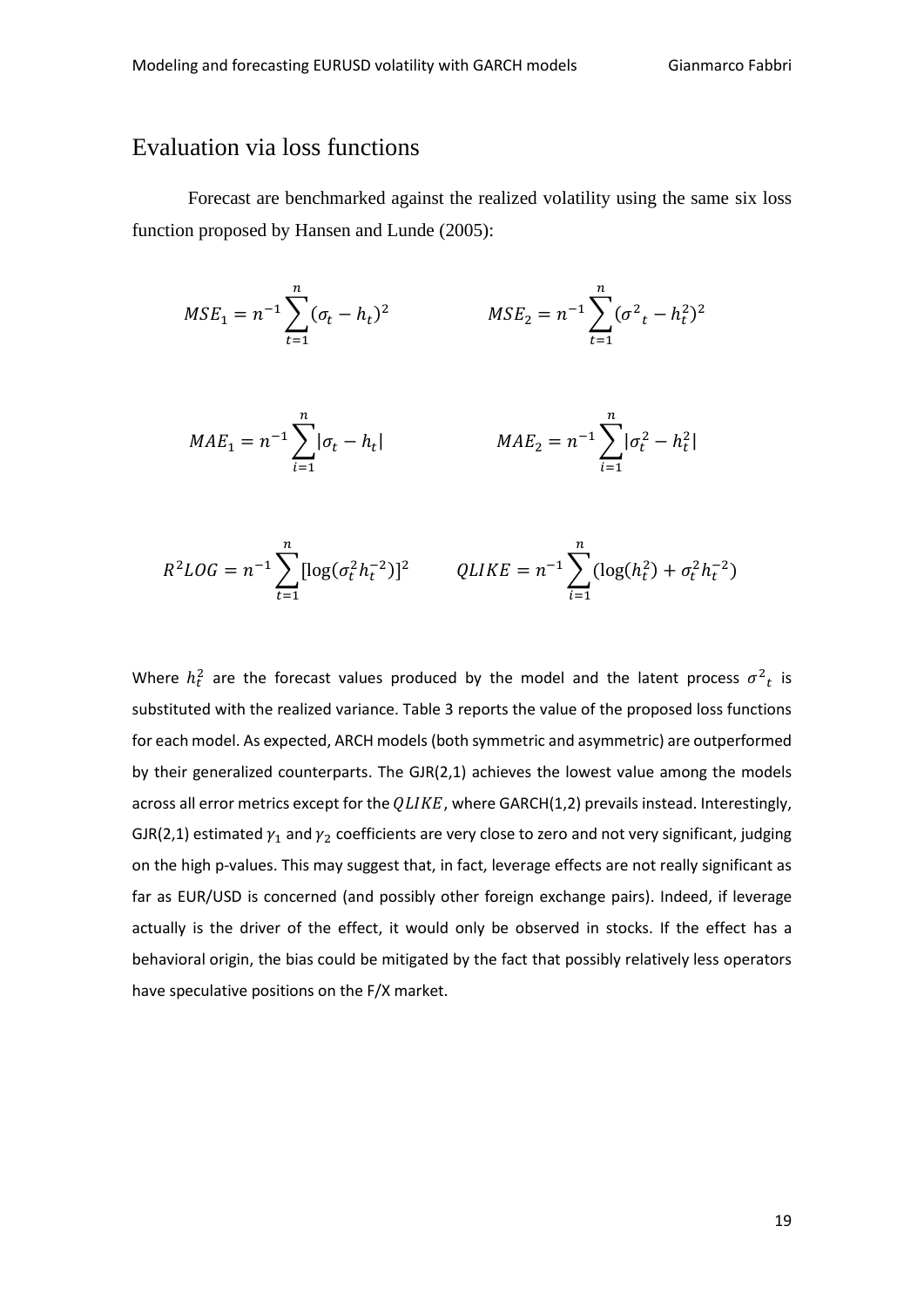|            | MSE <sub>1</sub> | MSE <sub>2</sub> | $MAE_1$ | MAE <sub>2</sub> | $R^2$ <i>LOG</i> | <b>QLIKE</b>   |
|------------|------------------|------------------|---------|------------------|------------------|----------------|
| ARCH(1)    | 6.9797e-06       | 8.5909e-10       | 0.0023  | 2.3004e-05       | 1.4843           | $1.5661e + 04$ |
| ARCH(2)    | 6.3766e-06       | 7.6047e-10       | 0.0022  | 2.1605e-05       | 1.3969           | $1.6111e + 04$ |
| GARCH(1,1) | 2.5950e-06       | 4.4570e-10       | 0.0012  | 1.1231e-05       | 0.4974           | $6.8997e + 04$ |
| GARCH(1,2) | 2.6201e-06       | 4.4534e-10       | 0.0012  | 1.1293e-05       | 0.5108           | $6.3992e + 04$ |
| GARCH(2,1) | 2.6310e-06       | 4.4713e-10       | 0.0012  | 1.1370e-05       | 0.5041           | $6.7705e + 04$ |
| GARCH(2,2) | 2.4171e-06       | 4.3343e-10       | 0.0011  | 1.0509e-05       | 0.4419           | $9.8050e + 04$ |
| GIR(1,0)   | 6.9894e-06       | 8.6913e-10       | 0.0023  | 2.3030e-05       | 1.4834           | $1.5690e + 04$ |
| GIR(2,0)   | 6.3856e-06       | 7.6667e-10       | 0.0022  | 2.1640e-05       | 1.3968           | $1.6117e + 04$ |
| GIR(1,1)   | 2.4274e-06       | 4.3153e-10       | 0.0011  | 1.0751e-05       | 0.4649           | $6.8846e + 04$ |
| GIR(1,2)   | 2.3710e-06       | 4.2322e-10       | 0.0011  | 1.0535e-05       | 0.4532           | $6.9821e+04$   |
| GIR(2,1)   | 2.2188e-06       | 4.1395e-10       | 0.0011  | 1.0086e-05       | 0.4120           | 7.3134e+04     |
| GIR(2,2)   | 4.5540e-06       | 7.2107e-10       | 0.0018  | 1.7945e-05       | 1.0298           | $1.9561e+04$   |

**Table 3:** value of the loss function for each model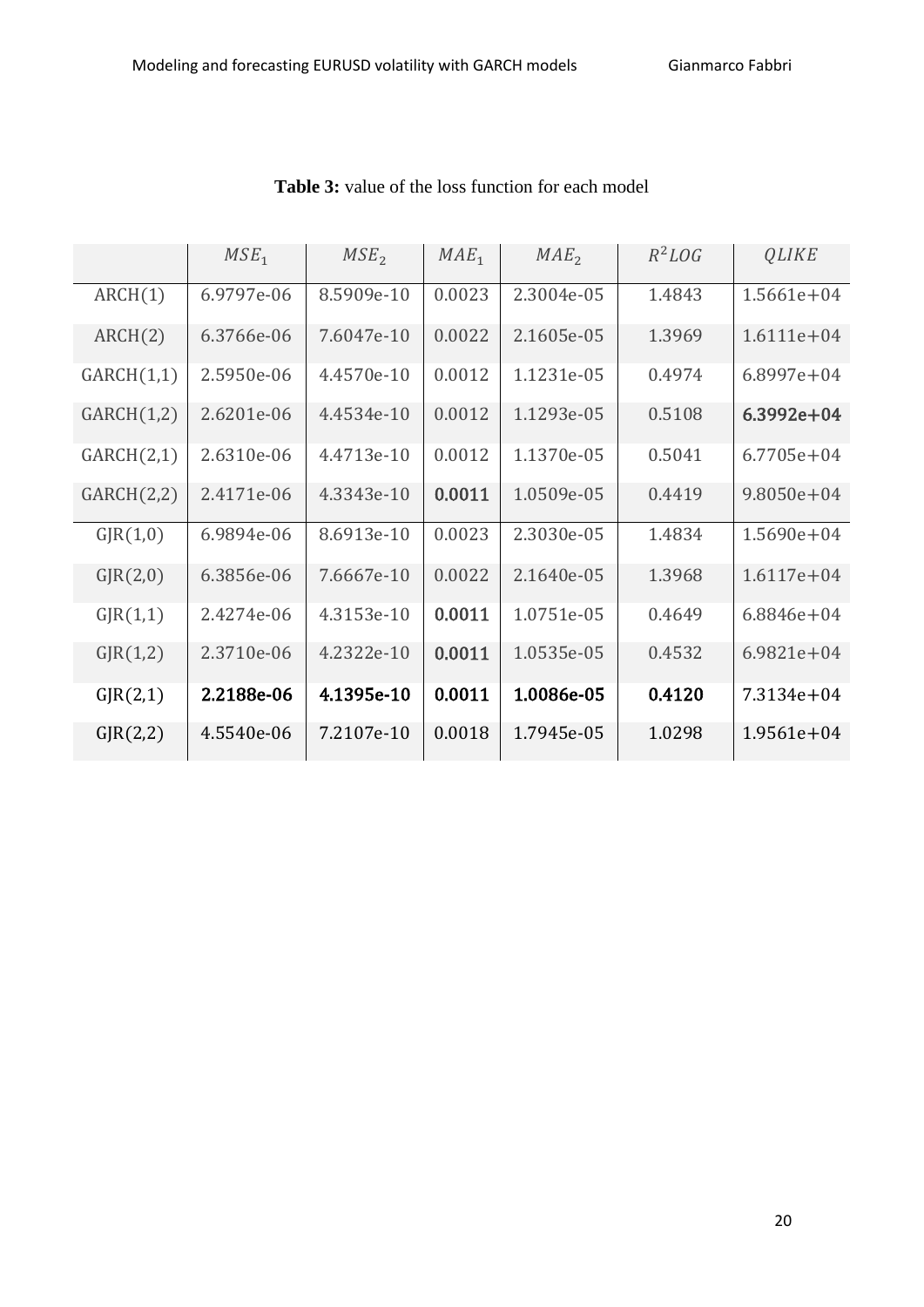# **Conclusions and caveats**

In this research I have shown how GARCH models can be used to characterize the variance of the EUR/USD returns. The graphs in Figures 5 and 6 highlight that in general, the one-day-ahead forecast obtained via GARCH models is not too far away from the realized variance. The use of loss functions to compare the model's predictive ability leads to affirm that the best performing model is the GJR(2,1). Interestingly though, estimated gammas are not statistically different from zero. However, loss functions aside, it can be seen that, at least qualitatively, the models' prediction are somewhat consistent with the observed realized volatility.

One thing worth noting would be that the EUR/USD volatility is heavily influenced by the release of macroeconomic data: in my experience, as an example, a spike in volatility could typically be observed during a press release speech by (former) president of the BCE Mario Draghi; another example would be the publishing of Non-Farm Payroll, an important piece of economic information released by the Bureau Of Labor Statistics, which measures the variation in employment in the secondary and tertiary sectors in the United States. Hence, it should be kept in mind that the proposed models are just econometric tools which do not take into account anything that is not contained in the information set at time t-1 (i.e., unexpected variation in occupation, unexpected inflation, policy decisions, etc.).

Another issue worth mentioning in my opinion, is that econometrics is not really an exact science. Maximum likelihood is a fairly standard and well-established estimation methodology, however MATLAB's optimization tools are entirely numerical, iterative algorithms, and as such, for some kind of functions and/or data sets, it cannot be totally excluded that they suffer from issues like optimal points depending on starting values, tolerances, iterations etc. Software able to perform computation, which would take a lifetime, in a matter of seconds is an extremely useful resource, but it does not come without its drawbacks.

Finally, what is most relevant is not the exact value of the parameter or the loss function, but the fact that at least qualitatively, the theory behind the models is able to explain the empirical evidence to a certain extent. Looking at the graph of the predicted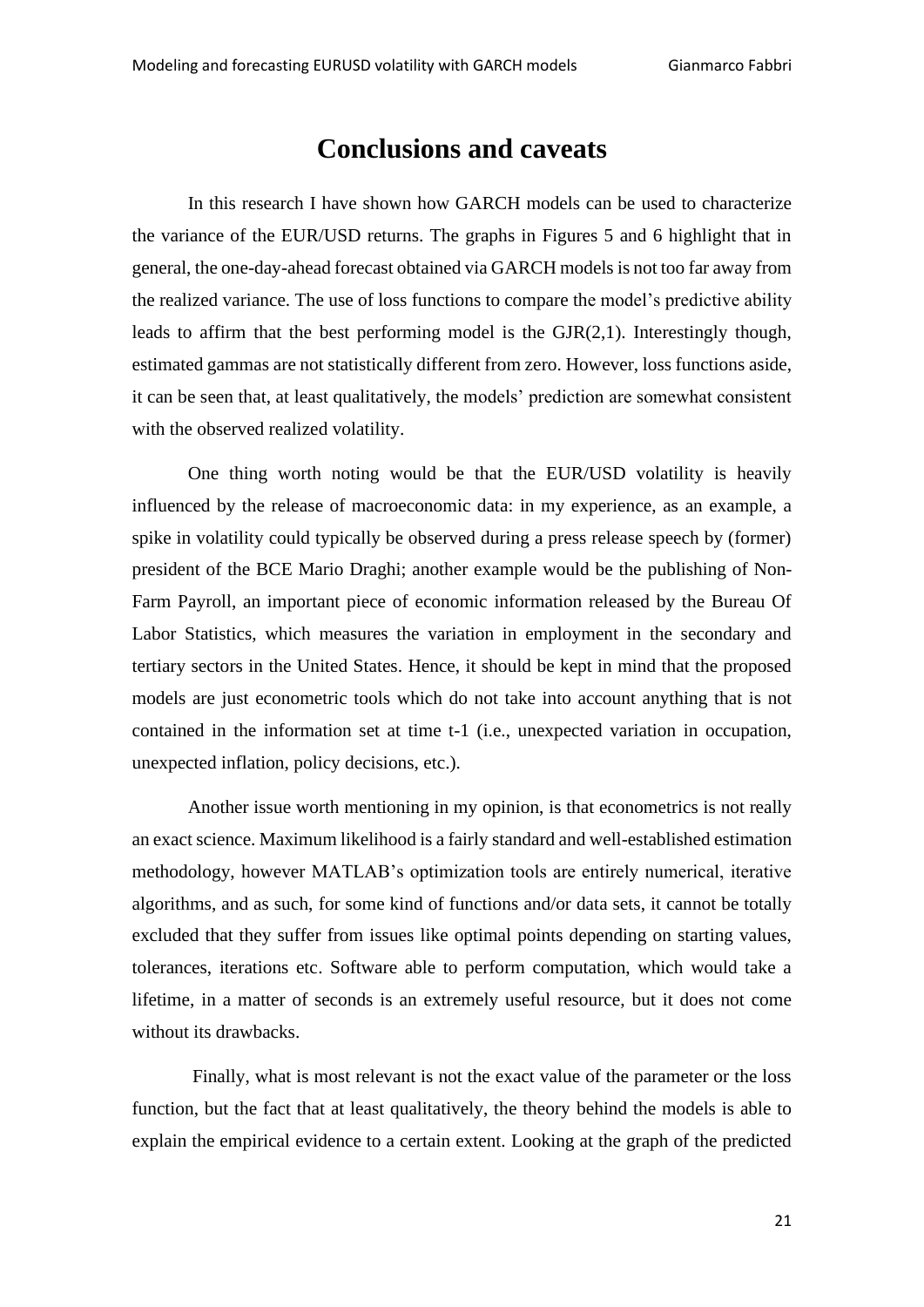volatilities in figure 5 and 6, it can be noticed how the overall "shape" is fairly consistent across almost all of the proposed models: which one has the "best fit" is just a matter of extremely small values, as one can gather from the value of the loss functions being so similar. But then again, the  $GIR(2,1)$  might very well be surpassed by other models in forecasting volatility of another year, let alone another asset or currency pair, so there does not exist the ultimate, true model. Models are just models, and as such they arise as direct consequences to the assumptions underlying; whether or not those assumptions are consistent with the empirical evidence of the real world is often debatable. I like to quote George Box: "All models are wrong, but some are useful".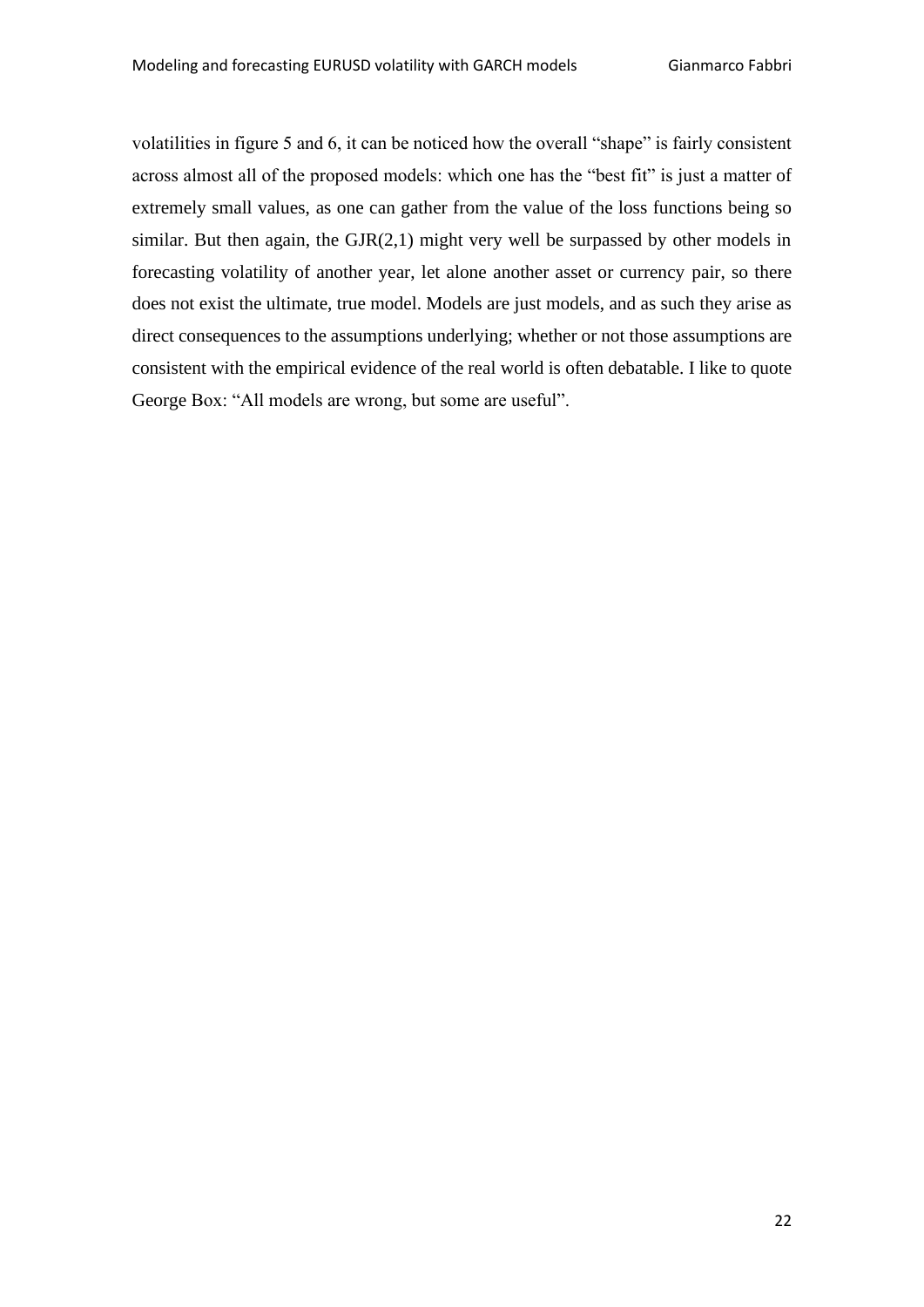# **References**

Hansen P, Lunde A. 2005. A forecast comparison of volatility models: does anything beat a GARCH(1,1)? *Journal of Applied Econometrics* 20: 873–889.

Andersen TG, Bollerslev T, Diebold FX. 2003. Parametric and nonparametric volatility measurement. In *Handbook of Financial Econometrics*, Vol. I, Ait-Sahalia Y, Hansen LP (eds). Elsevier-North Holland: Amsterdam.

Andersen TG, Bollerslev T. 1997. Intraday periodicity and volatility persistence in financial markets. *Journal of Empirical Finance 4: 115–158.*

Black, F. (1976) Studies of Stock Price Volatility Changes. In: *Proceedings of the 1976 Meeting of the Business and Economic Statistics Section, American Statistical Association, Washington DC, 177-181.*

Bollerslev T, Engle RF, Nelson D. 1994. ARCH models. In: *Handbook of Econometrics*, Vol. IV, Engle RF, McFadden DL (eds). Elsevier Science B.V.: Amsterdam; 2961–3038.

Bollerslev T. 1986. Generalized autoregressive heteroskedasticity. *Journal of Econometrics 31: 307–327.*

Engle RF. 1982. Autoregressive conditional heteroskedasticity with estimates of the variance of U.K. inflation. *Econometrica 45: 987–1007*.

Engle RF, Ng V. 1993. Measuring and testing the impact of news on volatility. *Journal of Finance 48: 1747–1778.*

Baillie RT, Bollerslev T. 1989. The message in daily exchange rates: a conditional variance tale*. Journal of Business & Economic Statistics 7(4): 297–305.*

Cont R. 2001. Empirical properties of asset returns: Stylized facts and statistical issues. *Quantitative Finance. 1. 223-236. 10.1080/713665670.*